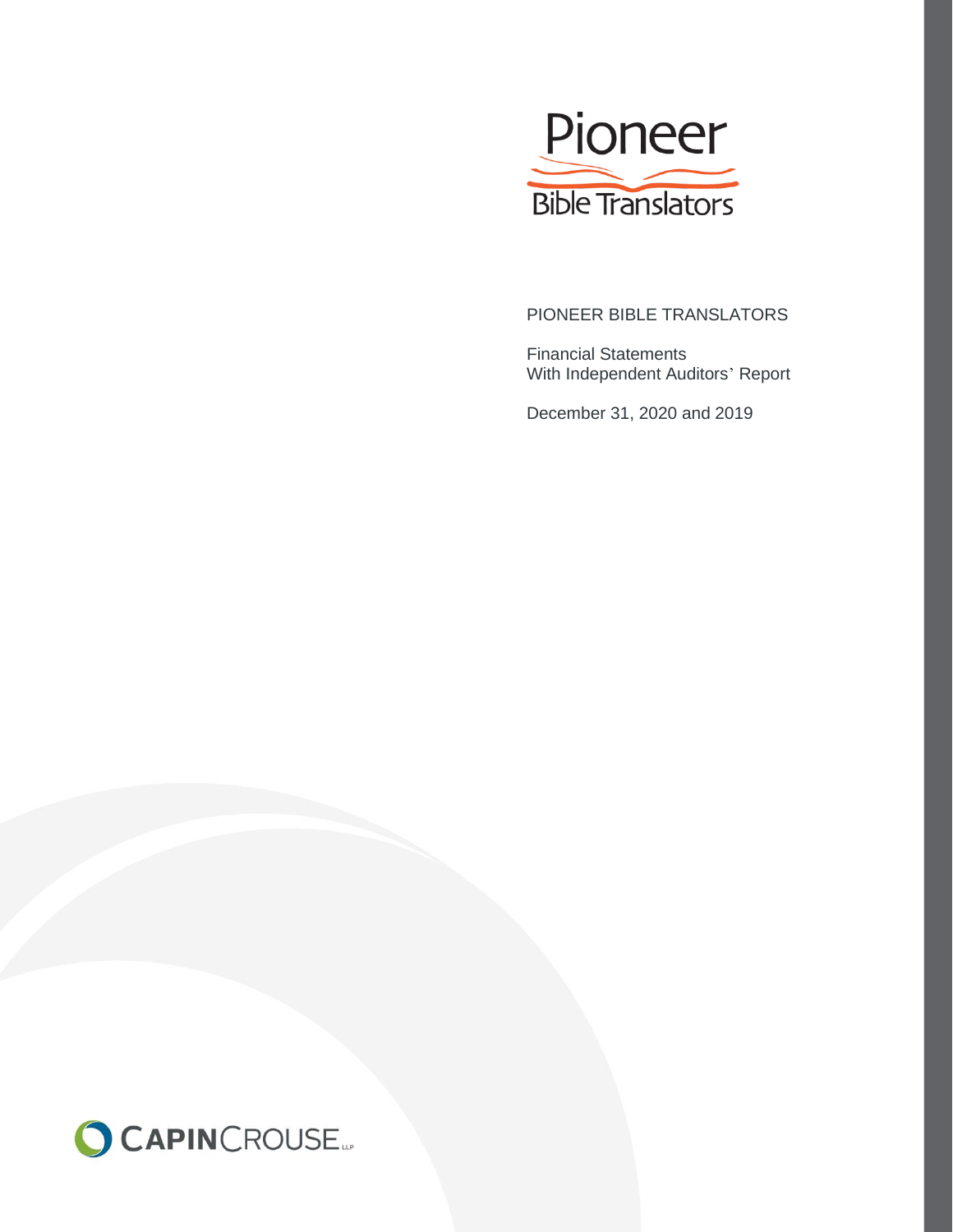# **Table of Contents**

|                                         | Page |
|-----------------------------------------|------|
| Independent Auditors' Report            |      |
| <b>Financial Statements</b>             |      |
| <b>Statements of Financial Position</b> | 3    |
| <b>Statements of Activities</b>         | 4    |
| Statement of Functional Expenses–2020   |      |
| Statement of Functional Expenses-2019   | 6    |
| <b>Statements of Cash Flows</b>         | ⇁    |
| Notes to Financial Statements           | 8    |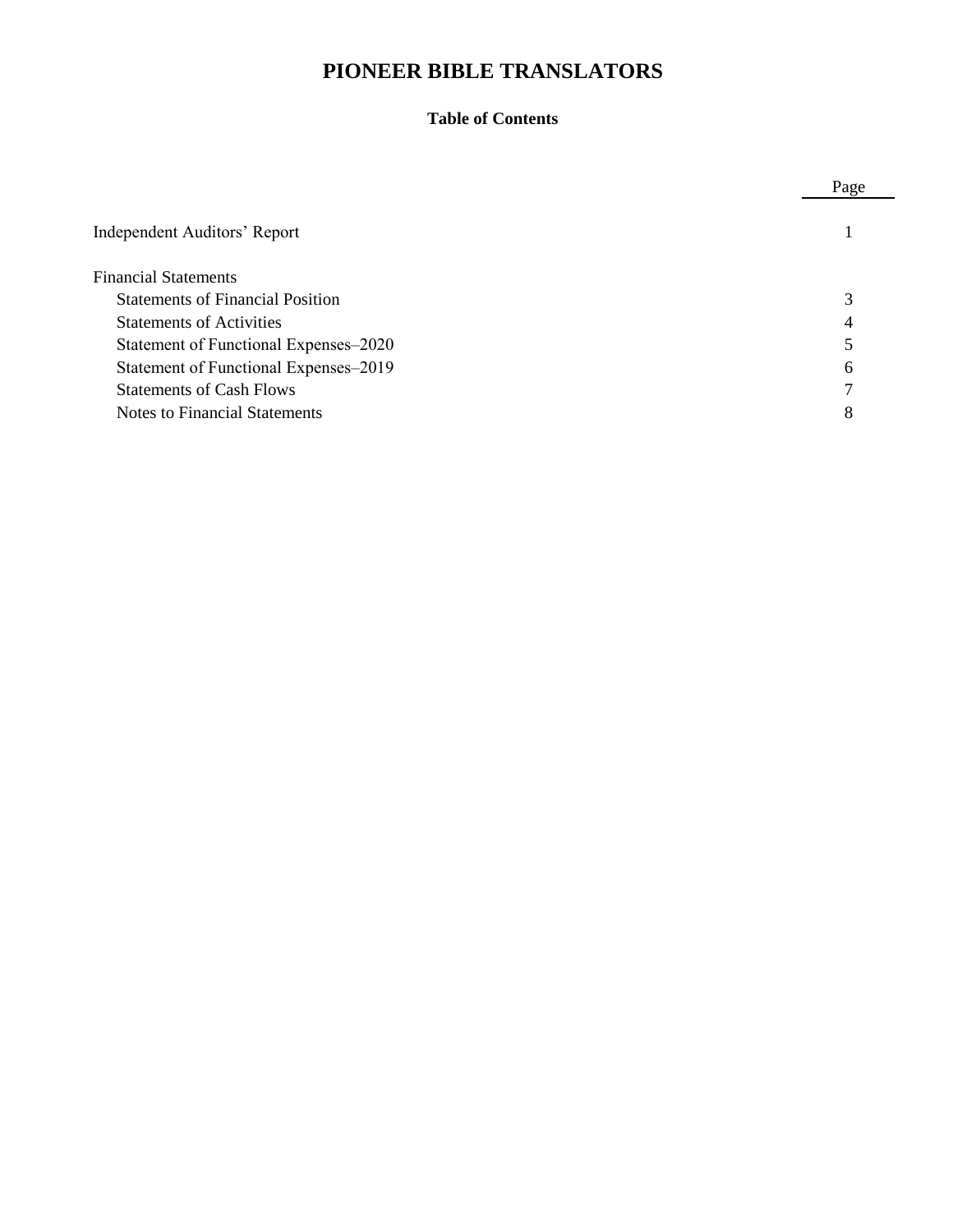

#### **INDEPENDENT AUDITORS' REPORT**

Board of Directors Pioneer Bible Translators Dallas, Texas

We have audited the accompanying financial statements of Pioneer Bible Translators, which comprise the statements of financial position as of December 31, 2020 and 2019, and the related statements of activities, functional expenses, and cash flows for the years then ended, and the related notes to the financial statements.

#### *Management's Responsibility for the Financial Statements*

Management is responsible for the preparation and fair presentation of these financial statements in accordance with accounting principles generally accepted in the United States of America; this includes the design, implementation, and maintenance of internal control relevant to the preparation and fair presentation of financial statements that are free from material misstatement, whether due to fraud or error.

#### *Auditors' Responsibility*

Our responsibility is to express an opinion on these financial statements based on our audits. We conducted our audits in accordance with auditing standards generally accepted in the United States of America. Those standards require that we plan and perform the audit to obtain reasonable assurance about whether the financial statements are free from material misstatement.

An audit involves performing procedures to obtain audit evidence about the amounts and disclosures in the financial statements. The procedures selected depend on the auditor's judgment, including the assessment of the risks of material misstatement of the financial statements, whether due to fraud or error. In making those risk assessments, the auditor considers internal control relevant to the entity's preparation and fair presentation of the financial statements in order to design audit procedures that are appropriate in the circumstances, but not for the purpose of expressing an opinion on the effectiveness of the entity's internal control. Accordingly, we express no such opinion. An audit also includes evaluating the appropriateness of accounting policies used and the reasonableness of significant accounting estimates made by management, as well as evaluating the overall presentation of the financial statements.

We believe that the audit evidence we have obtained is sufficient and appropriate to provide a basis for our audit opinion.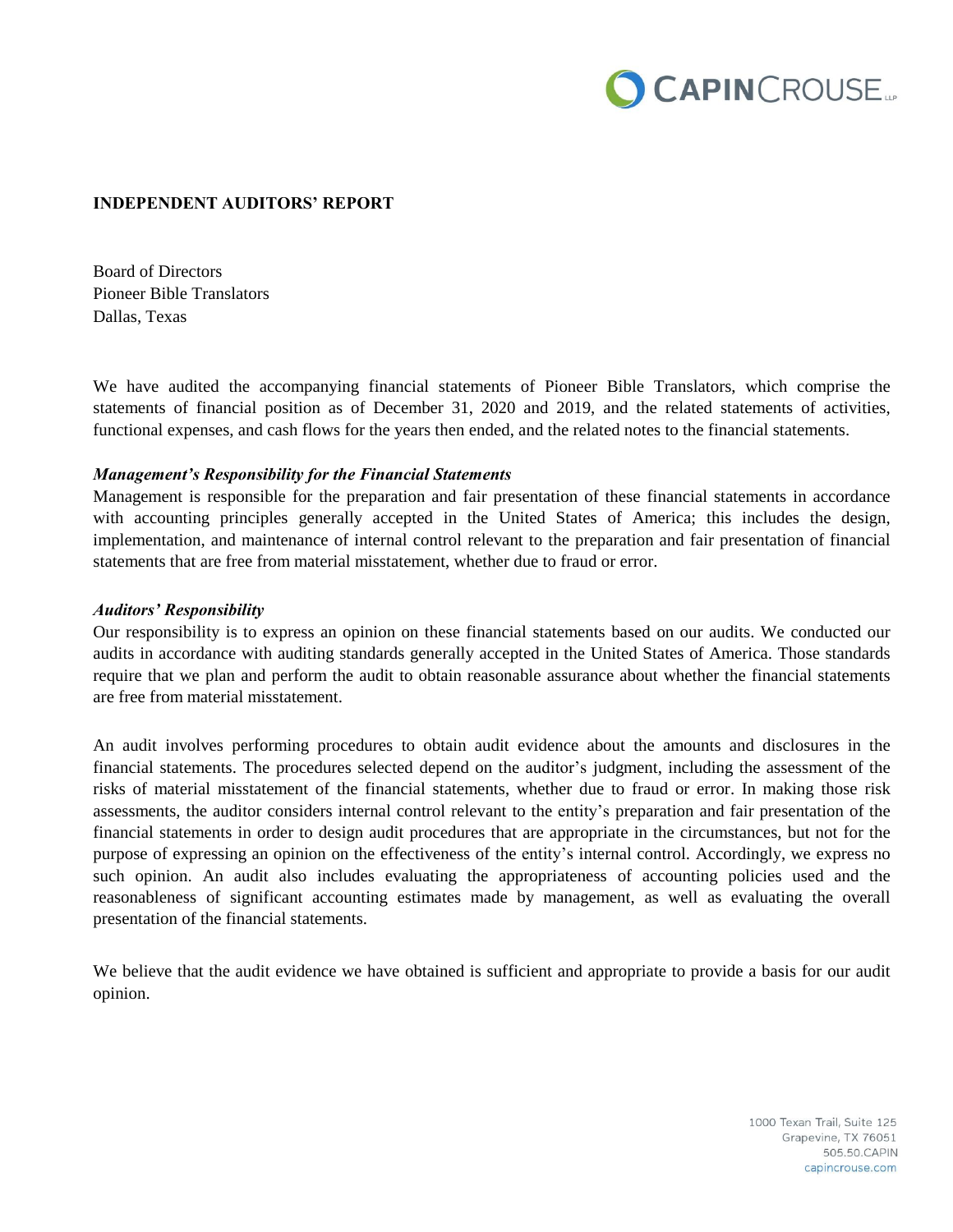Board of Directors Pioneer Bible Translators Dallas, Texas

### *Opinion*

In our opinion, the financial statements referred to above present fairly, in all material respects, the financial position of Pioneer Bible Translators as of December 31, 2020 and 2019, and the changes in its net assets and cash flows for the years then ended in accordance with accounting principles generally accepted in the United States of America.

Capin Crouse LLP

Grapevine, Texas June 14, 2021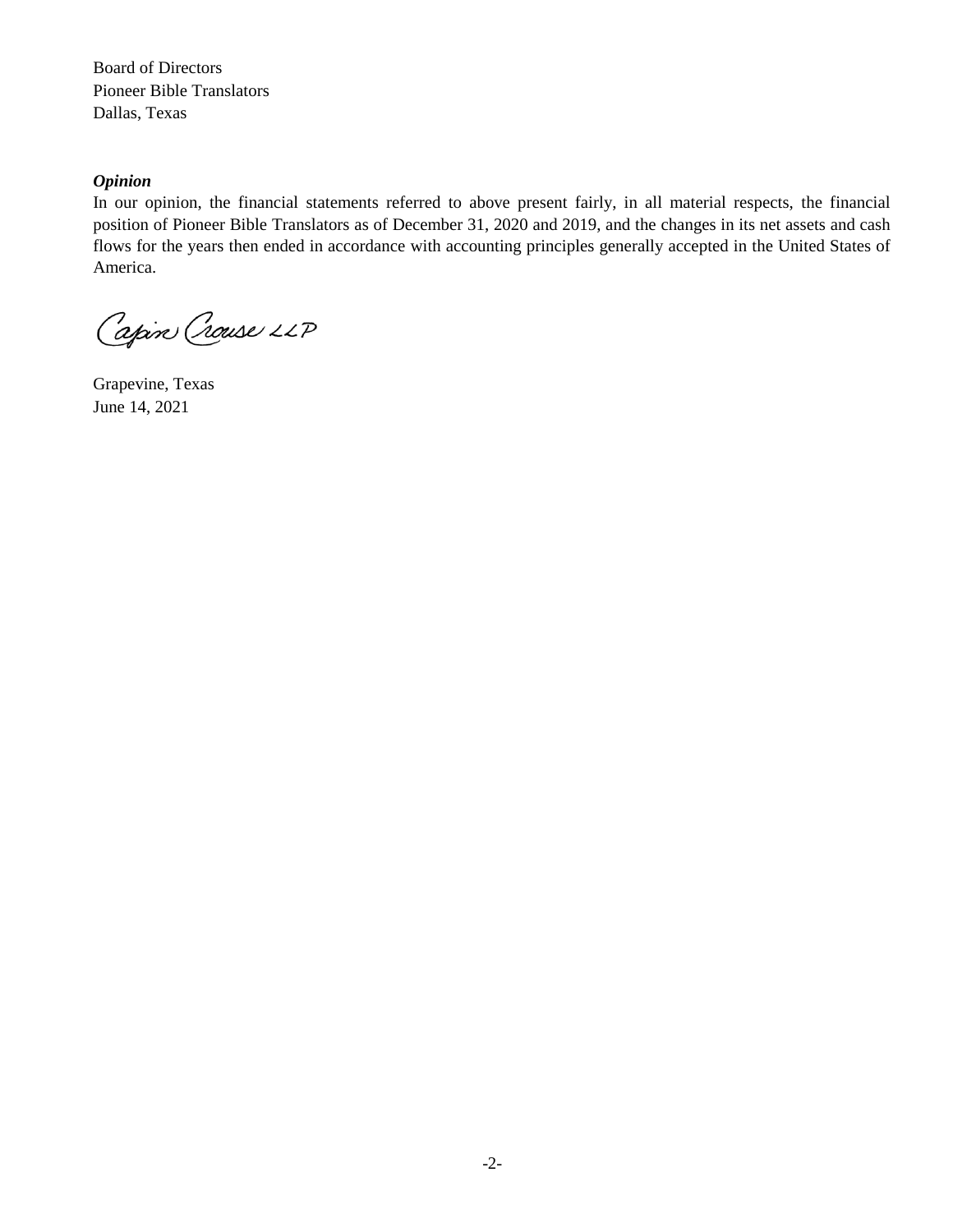## **Statements of Financial Position**

|                                         |    | December 31, |               |            |  |
|-----------------------------------------|----|--------------|---------------|------------|--|
|                                         |    | 2020         |               | 2019       |  |
| <b>ASSETS:</b>                          |    |              |               |            |  |
| Current assets:                         |    |              |               |            |  |
| Cash and cash equivalents               | \$ | 7,961,333    | $\mathcal{S}$ | 6,269,694  |  |
| Cash held for others                    |    | 164,460      |               | 191,851    |  |
| Grants receivable                       |    | 957,834      |               | 1,157,572  |  |
| Investments                             |    | 4,258,993    |               | 2,837,254  |  |
| Other assets                            |    | 241,470      |               | 219,791    |  |
|                                         |    | 13,584,090   |               | 10,676,162 |  |
| Non-current assets:                     |    |              |               |            |  |
| Grants receivable                       |    | 273,619      |               | 483,238    |  |
| Cash held for long-term purposes        |    | 691,794      |               |            |  |
| Property and equipment-net              |    | 4,994,190    |               | 5,304,106  |  |
| <b>Total Assets</b>                     | S  | 19,543,693   | \$            | 16,463,506 |  |
| <b>LIABILITIES AND NET ASSETS:</b>      |    |              |               |            |  |
| <b>Current liabilities:</b>             |    |              |               |            |  |
| Accounts payable and other liabilities  | \$ | 171,780      | \$            | 180,474    |  |
| Funds held for others                   |    | 164,460      |               | 191,851    |  |
|                                         |    | 336,240      |               | 372,325    |  |
| Net assets:                             |    |              |               |            |  |
| Net assets without donor restrictions   |    | 7,535,737    |               | 6,925,937  |  |
| Net assets with donor restrictions      |    | 11,671,716   |               | 9,165,244  |  |
|                                         |    | 19,207,453   |               | 16,091,181 |  |
| <b>Total Liabilities and Net Assets</b> | S  | 19,543,693   |               | 16,463,506 |  |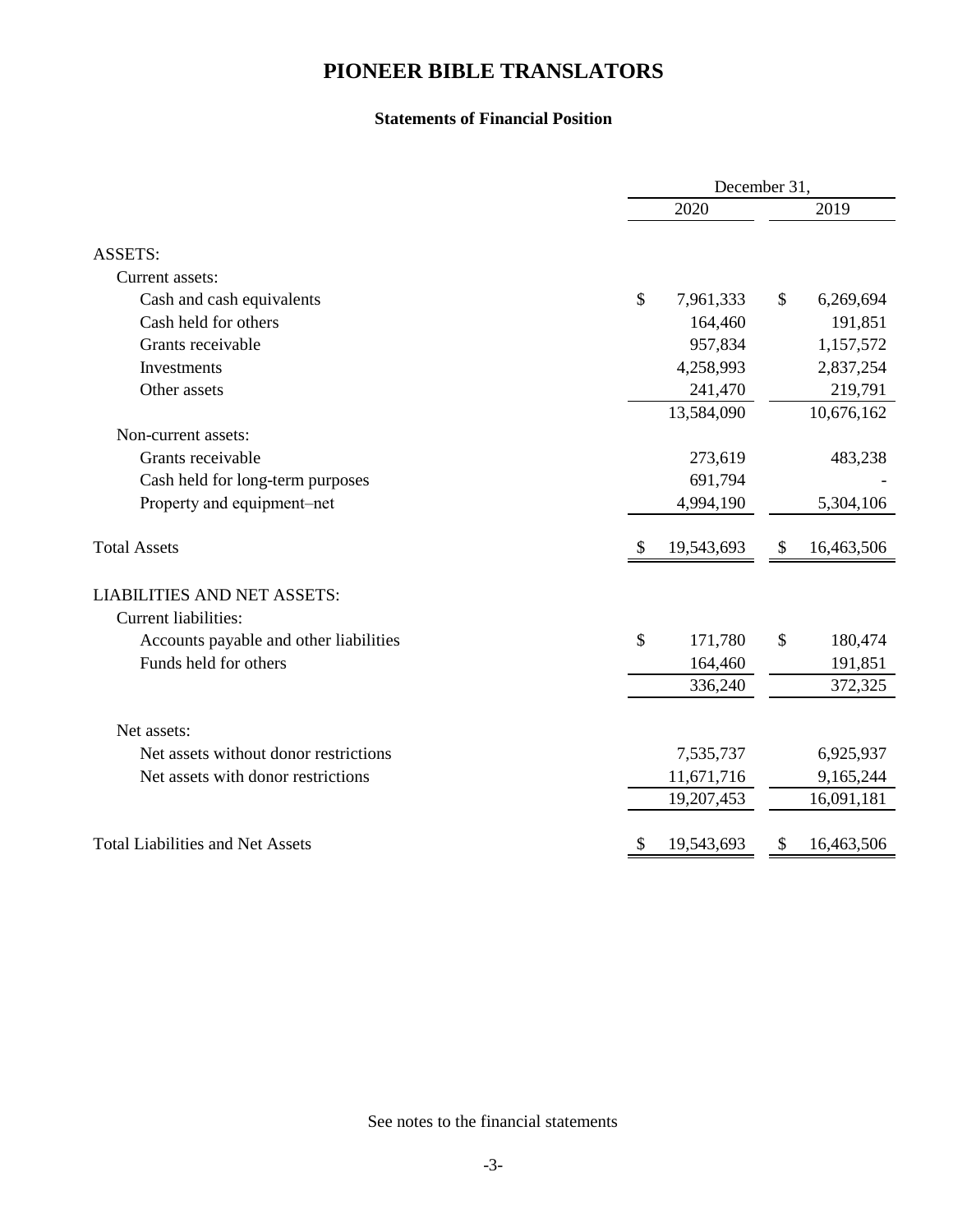## **Statements of Activities**

|                                     |                      |                          |                          | Year Ended December 31, |                          |              |
|-------------------------------------|----------------------|--------------------------|--------------------------|-------------------------|--------------------------|--------------|
|                                     |                      | 2020                     |                          |                         | 2019                     |              |
|                                     | <b>Without Donor</b> | With Donor               |                          | Without Donor           | With Donor               |              |
|                                     | Restrictions         | Restrictions             | Total                    | Restrictions            | Restrictions             | Total        |
| SUPPORT AND REVENUE:                |                      |                          |                          |                         |                          |              |
| Support:                            |                      |                          |                          |                         |                          |              |
| Contributions                       | \$1,285,201          | \$14,738,311             | \$16,023,512             | \$<br>700,042           | \$16,290,871             | \$16,990,913 |
| Federal grant                       |                      | 1,101,600                | 1,101,600                |                         |                          |              |
|                                     | 1,285,201            | 15,839,911               | 17,125,112               | 700,042                 | 16,290,871               | 16,990,913   |
| Revenue:                            |                      |                          |                          |                         |                          |              |
| Rental income                       | 52,004               |                          | 52,004                   | 86,332                  |                          | 86,332       |
| Interest and dividends              | 128,955              |                          | 128,955                  | 103,617                 |                          | 103,617      |
| Other revenue                       | 129,791              |                          | 129,791                  | 180,973                 |                          | 180,973      |
|                                     | 310,750              | $\overline{\phantom{a}}$ | 310,750                  | 370,922                 | $\overline{\phantom{a}}$ | 370,922      |
| <b>Total Support and Revenue</b>    | 1,595,951            | 15,839,911               | 17,435,862               | 1,070,964               | 16,290,871               | 17,361,835   |
| RECLASSIFICATIONS:                  |                      |                          |                          |                         |                          |              |
| Satisfaction of purpose             |                      |                          |                          |                         |                          |              |
| restrictions                        | 12,084,872           | (12,084,872)             |                          | 12,335,986              | (12, 335, 986)           |              |
| Assessment against restricted gifts | 1,248,567            | (1,248,567)              | $\overline{\phantom{a}}$ | 1,522,017               | (1,522,017)              |              |
|                                     | 13,333,439           | (13, 333, 439)           | $\overline{\phantom{a}}$ | 13,858,003              | (13,858,003)             |              |
| <b>EXPENSES:</b>                    |                      |                          |                          |                         |                          |              |
| Program services:                   |                      |                          |                          |                         |                          |              |
| Bible translation and literacy      | 10,322,817           |                          | 10,322,817               | 10,042,832              |                          | 10,042,832   |
| Recruitment and training            | 318,467              |                          | 318,467                  | 780,262                 |                          | 780,262      |
| Missionary care                     | 408,888              |                          | 408,888                  | 417,589                 |                          | 417,589      |
|                                     | 11,050,172           | $\overline{a}$           | 11,050,172               | 11,240,683              | $\overline{\phantom{a}}$ | 11,240,683   |
| Supporting activities:              |                      |                          |                          |                         |                          |              |
| Management and general              | 1,912,467            |                          | 1,912,467                | 1,924,236               |                          | 1,924,236    |
| Fundraising                         | 1,356,951            |                          | 1,356,951                | 1,264,121               |                          | 1,264,121    |
|                                     | 3,269,418            |                          | 3,269,418                | 3,188,357               | $\overline{\phantom{a}}$ | 3,188,357    |
| <b>Total Expenses</b>               | 14,319,590           |                          | 14,319,590               | 14,429,040              |                          | 14,429,040   |
| Change in Net Assets                | 609,800              | 2,506,472                | 3,116,272                | 499,927                 | 2,432,868                | 2,932,795    |
| Net Assets, Beginning of Year       | 6,925,937            | 9,165,244                | 16,091,181               | 6,426,010               | 6,732,376                | 13,158,386   |
| Net Assets, End of Year             | \$7,535,737          | \$11,671,716             | \$19,207,453             | 6,925,937<br>\$         | \$<br>9,165,244          | \$16,091,181 |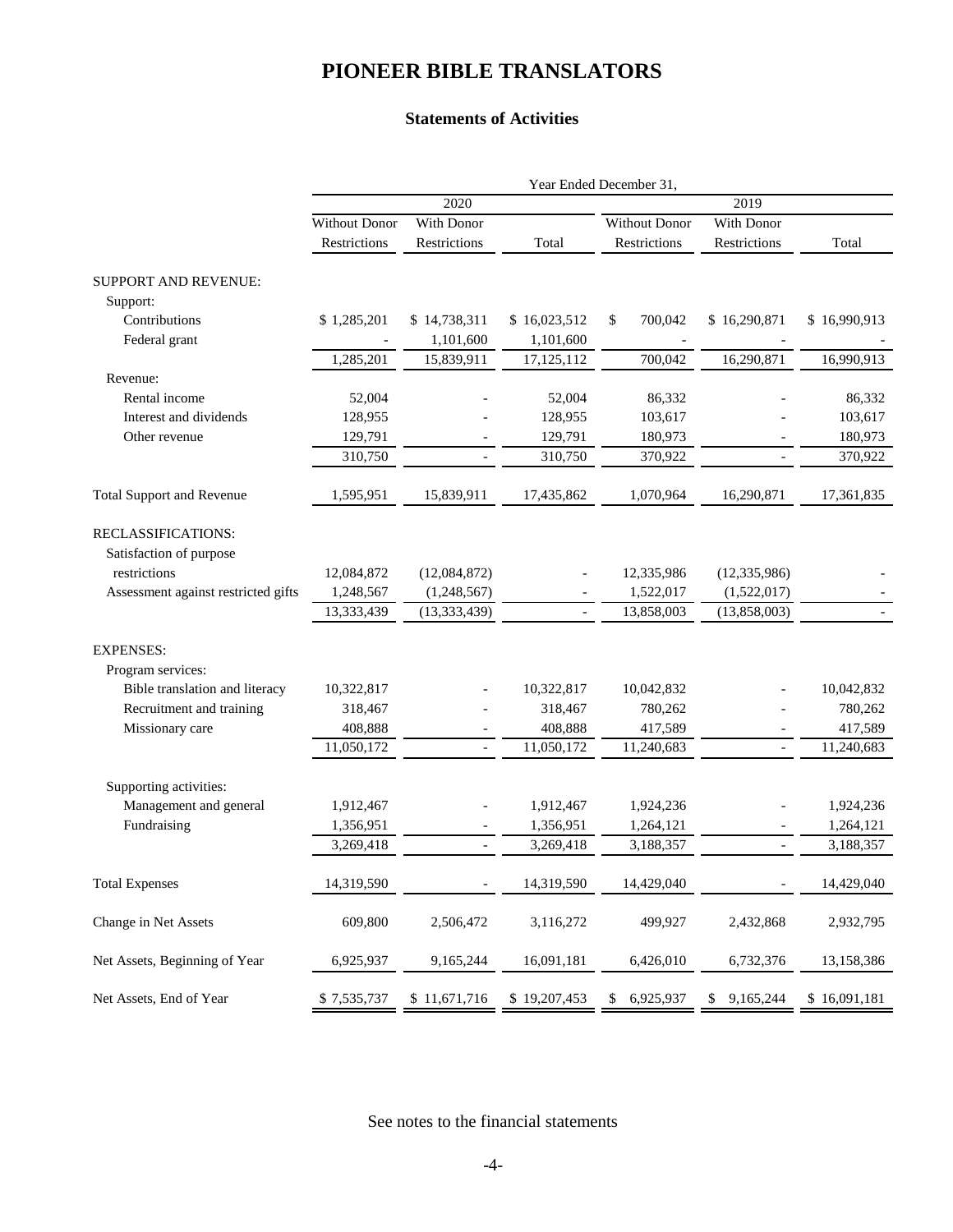# **Statement of Functional Expenses**

Year Ended December 31, 2020

|                              | <b>Supporting Activities</b> |            |    |             |                 |     |            |
|------------------------------|------------------------------|------------|----|-------------|-----------------|-----|------------|
|                              |                              | Program    |    | Management  |                 |     |            |
|                              |                              | Services   |    | and General | Fundraising     |     | Total      |
| Salaries and payroll taxes   | \$                           | 7,215,256  | \$ | 1,309,860   | \$<br>899,416   | \$  | 9,424,532  |
| Travel                       |                              | 822,689    |    | 34,053      | 146,519         |     | 1,003,261  |
| Grant expense                |                              | 827,983    |    |             |                 |     | 827,983    |
| Employee benefits            |                              | 652,691    |    | 86,031      | 53,541          |     | 792,263    |
| Professional fees            |                              | 298,689    |    | 131,407     | 105,647         |     | 535,743    |
| Depreciation                 |                              | 380,911    |    |             |                 |     | 380,911    |
| Occupancy and utilities      |                              | 262,655    |    | 105,487     | 651             |     | 368,793    |
| Office expenses              |                              | 249,613    |    | 60,890      | 37,278          |     | 347,781    |
| Communications               |                              | 156,516    |    | 141,621     | 27,705          |     | 325,842    |
| Other expenses               |                              | 80,460     |    | 25,111      | 74,497          |     | 180,068    |
| Professional development and |                              |            |    |             |                 |     |            |
| training expenses            |                              | 102,709    |    | 18,007      | 11,697          |     | 132,413    |
| Total expenses               |                              | 11,050,172 | S  | 1,912,467   | \$<br>1,356,951 | \$. | 14,319,590 |
| Percentage of total expenses |                              | 77.2%      |    | 13.4%       | 9.5%            |     | 100%       |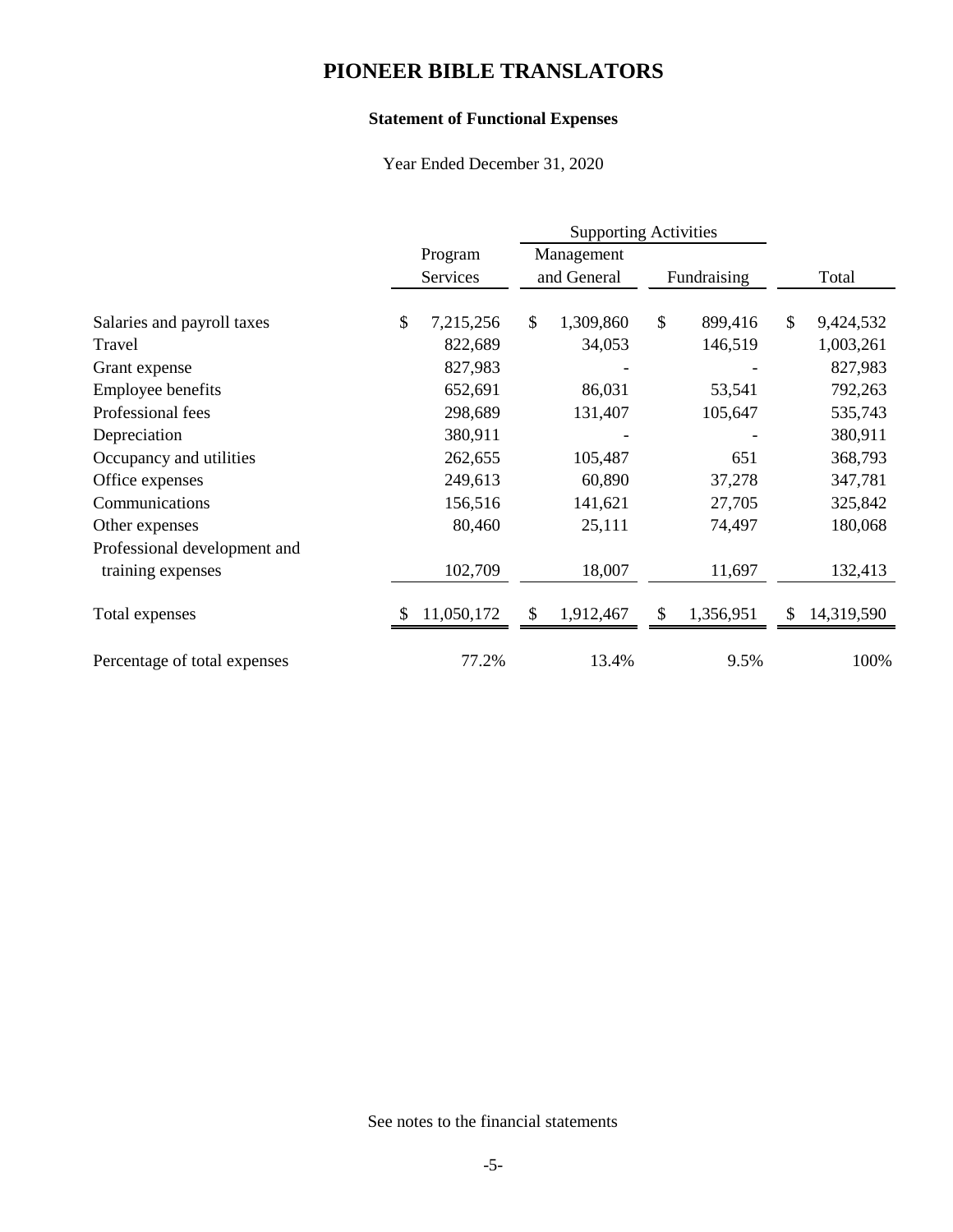# **Statement of Functional Expenses**

Year Ended December 31, 2019

|                              | <b>Supporting Activities</b> |            |    |             |               |             |    |            |
|------------------------------|------------------------------|------------|----|-------------|---------------|-------------|----|------------|
|                              |                              | Program    |    | Management  |               |             |    |            |
|                              |                              | Services   |    | and General |               | Fundraising |    | Total      |
| Salaries and payroll taxes   | \$                           | 6,762,440  | \$ | 1,289,579   | $\mathcal{S}$ | 823,137     | \$ | 8,875,156  |
| Travel                       |                              | 1,500,123  |    | 66,184      |               | 165,046     |    | 1,731,353  |
| Employee benefits            |                              | 647,670    |    | 73,446      |               | 43,142      |    | 764,258    |
| Grant expense                |                              | 738,935    |    |             |               |             |    | 738,935    |
| Office expenses              |                              | 302,188    |    | 83,374      |               | 34,326      |    | 419,888    |
| Depreciation                 |                              | 372,252    |    | 20,681      |               | 20,681      |    | 413,614    |
| Professional fees            |                              | 206,606    |    | 107,078     |               | 40,156      |    | 353,840    |
| Occupancy and utilities      |                              | 252,559    |    | 98,952      |               | 5           |    | 351,516    |
| Communications               |                              | 152,154    |    | 137,161     |               | 19,688      |    | 309,003    |
| Other expenses               |                              | 160,181    |    | 28,097      |               | 109,531     |    | 297,809    |
| Professional development and |                              |            |    |             |               |             |    |            |
| training expenses            |                              | 145,575    |    | 19,684      |               | 8,409       |    | 173,668    |
| Total expenses               |                              | 11,240,683 | S  | 1,924,236   | S             | 1,264,121   | S  | 14,429,040 |
| Percentage of total expenses |                              | 77.9%      |    | 13.3%       |               | 8.8%        |    | 100%       |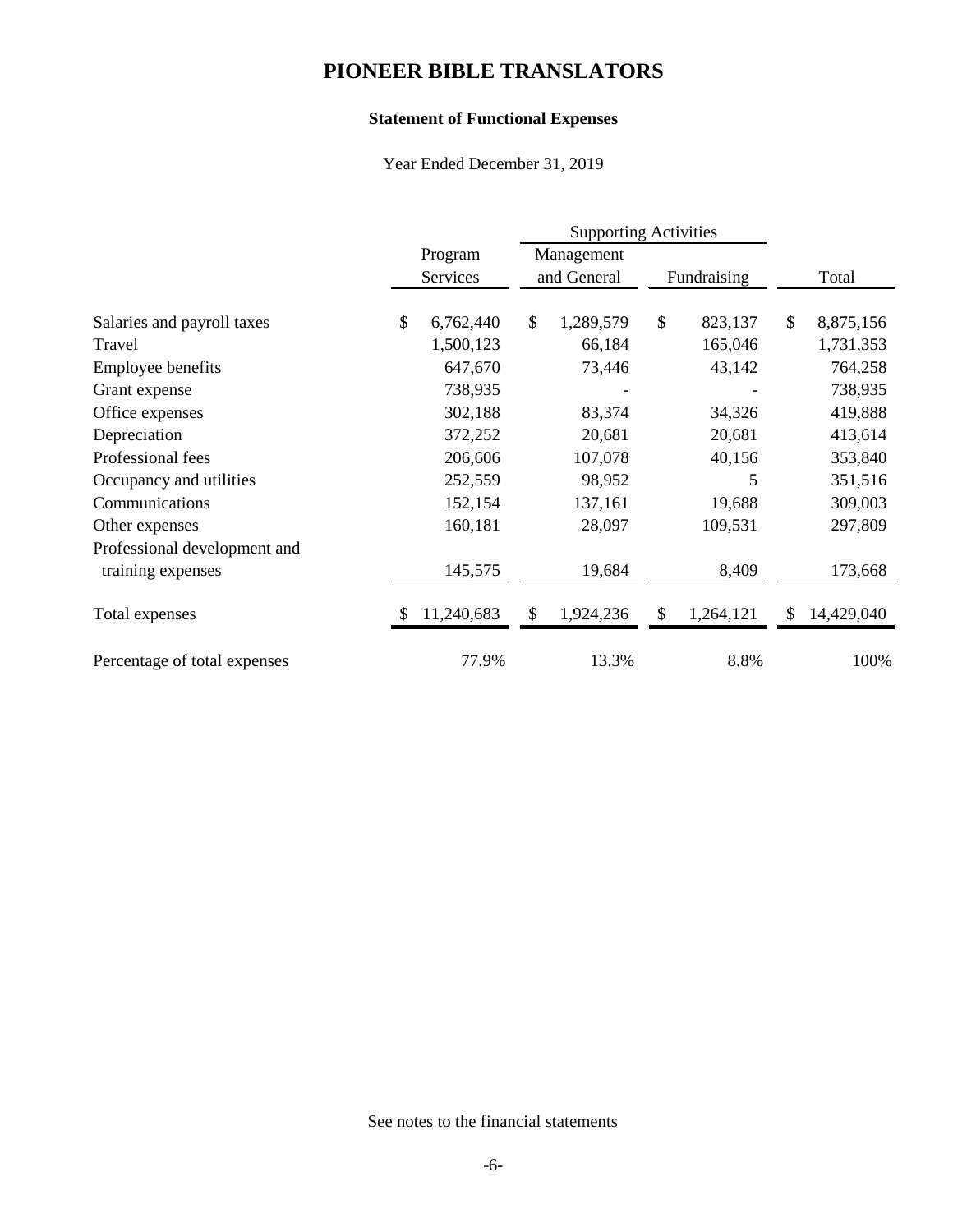# **Statements of Cash Flows**

| 2020<br>2019<br>CASH FLOWS FROM OPERATING ACTIVITIES:<br>\$<br>\$<br>Change in net assets<br>3,116,272<br>2,932,795<br>Adjustments to reconcile change in net assets<br>net cash provided (used) by operating activities:<br>Depreciation<br>380,911<br>413,613<br>Unrealized gains on investments<br>(35,180)<br>(15,371)<br>Gains on sale of property and equipment<br>(21, 288)<br>(17,294)<br>Forgiveness of Paycheck Protection Program loan<br>(1,101,600)<br>Contributions restricted for long-term purposes<br>(691,794)<br>Change in operating assets and liabilities:<br>Grants receivable<br>409,357<br>(1,640,810)<br>36,801<br>Other assets<br>(21,679)<br>Accounts payable<br>(8,694)<br>(59, 759)<br>Net Cash Provided by Operating Activities<br>2,026,305<br>1,649,975<br>CASH FLOWS FROM INVESTING ACTIVITIES:<br>Purchases of investments<br>(1,395,689)<br>(888,096)<br>Proceeds from sale of investments<br>9,130<br>822,287<br>Proceeds from sales of property and equipment<br>21,288<br>9,540<br>Purchases of property and equipment<br>(147, 531)<br>(70, 995)<br>Net Cash Used by Investing Activities<br>(1,436,266)<br>(203, 800)<br>CASH FLOWS FROM FINANCING ACTIVITIES:<br>1,101,600<br>Proceeds from government loan<br>Proceeds from contributions restricted for long-term purposes<br>691,794<br>Net Cash Provided by Financing Activities<br>1,793,394<br>Net Change in Cash, Cash Equivalents and Cash held for<br>Long-term Purposes<br>2,383,433<br>1,446,175<br>Cash, Cash Equivalents and Cash held for Long-term Purposes,<br>6,269,694<br>4,823,519<br>Beginning of Year<br>Cash, Cash Equivalents and Cash held for Long-term Purposes,<br>End of Year<br>8,653,127<br>6,269,694<br>\$<br>\$<br>The following table provides a reconciliation of cash, cash equivalents, and cash held for long-term purposes:<br>\$<br>Cash and cash equivalents<br>7,961,333<br>\$<br>6,269,694<br>Cash held for long-term purposes<br>691,794<br>\$<br>8,653,127<br>\$<br>6,269,694<br>SUPPLEMENTAL DISCLOSURE: | Year Ended December 31, |  |  |  |
|------------------------------------------------------------------------------------------------------------------------------------------------------------------------------------------------------------------------------------------------------------------------------------------------------------------------------------------------------------------------------------------------------------------------------------------------------------------------------------------------------------------------------------------------------------------------------------------------------------------------------------------------------------------------------------------------------------------------------------------------------------------------------------------------------------------------------------------------------------------------------------------------------------------------------------------------------------------------------------------------------------------------------------------------------------------------------------------------------------------------------------------------------------------------------------------------------------------------------------------------------------------------------------------------------------------------------------------------------------------------------------------------------------------------------------------------------------------------------------------------------------------------------------------------------------------------------------------------------------------------------------------------------------------------------------------------------------------------------------------------------------------------------------------------------------------------------------------------------------------------------------------------------------------------------------------------------------------------------------------------------------------------------------------------|-------------------------|--|--|--|
|                                                                                                                                                                                                                                                                                                                                                                                                                                                                                                                                                                                                                                                                                                                                                                                                                                                                                                                                                                                                                                                                                                                                                                                                                                                                                                                                                                                                                                                                                                                                                                                                                                                                                                                                                                                                                                                                                                                                                                                                                                                |                         |  |  |  |
|                                                                                                                                                                                                                                                                                                                                                                                                                                                                                                                                                                                                                                                                                                                                                                                                                                                                                                                                                                                                                                                                                                                                                                                                                                                                                                                                                                                                                                                                                                                                                                                                                                                                                                                                                                                                                                                                                                                                                                                                                                                |                         |  |  |  |
|                                                                                                                                                                                                                                                                                                                                                                                                                                                                                                                                                                                                                                                                                                                                                                                                                                                                                                                                                                                                                                                                                                                                                                                                                                                                                                                                                                                                                                                                                                                                                                                                                                                                                                                                                                                                                                                                                                                                                                                                                                                |                         |  |  |  |
|                                                                                                                                                                                                                                                                                                                                                                                                                                                                                                                                                                                                                                                                                                                                                                                                                                                                                                                                                                                                                                                                                                                                                                                                                                                                                                                                                                                                                                                                                                                                                                                                                                                                                                                                                                                                                                                                                                                                                                                                                                                |                         |  |  |  |
|                                                                                                                                                                                                                                                                                                                                                                                                                                                                                                                                                                                                                                                                                                                                                                                                                                                                                                                                                                                                                                                                                                                                                                                                                                                                                                                                                                                                                                                                                                                                                                                                                                                                                                                                                                                                                                                                                                                                                                                                                                                |                         |  |  |  |
|                                                                                                                                                                                                                                                                                                                                                                                                                                                                                                                                                                                                                                                                                                                                                                                                                                                                                                                                                                                                                                                                                                                                                                                                                                                                                                                                                                                                                                                                                                                                                                                                                                                                                                                                                                                                                                                                                                                                                                                                                                                |                         |  |  |  |
|                                                                                                                                                                                                                                                                                                                                                                                                                                                                                                                                                                                                                                                                                                                                                                                                                                                                                                                                                                                                                                                                                                                                                                                                                                                                                                                                                                                                                                                                                                                                                                                                                                                                                                                                                                                                                                                                                                                                                                                                                                                |                         |  |  |  |
|                                                                                                                                                                                                                                                                                                                                                                                                                                                                                                                                                                                                                                                                                                                                                                                                                                                                                                                                                                                                                                                                                                                                                                                                                                                                                                                                                                                                                                                                                                                                                                                                                                                                                                                                                                                                                                                                                                                                                                                                                                                |                         |  |  |  |
|                                                                                                                                                                                                                                                                                                                                                                                                                                                                                                                                                                                                                                                                                                                                                                                                                                                                                                                                                                                                                                                                                                                                                                                                                                                                                                                                                                                                                                                                                                                                                                                                                                                                                                                                                                                                                                                                                                                                                                                                                                                |                         |  |  |  |
|                                                                                                                                                                                                                                                                                                                                                                                                                                                                                                                                                                                                                                                                                                                                                                                                                                                                                                                                                                                                                                                                                                                                                                                                                                                                                                                                                                                                                                                                                                                                                                                                                                                                                                                                                                                                                                                                                                                                                                                                                                                |                         |  |  |  |
|                                                                                                                                                                                                                                                                                                                                                                                                                                                                                                                                                                                                                                                                                                                                                                                                                                                                                                                                                                                                                                                                                                                                                                                                                                                                                                                                                                                                                                                                                                                                                                                                                                                                                                                                                                                                                                                                                                                                                                                                                                                |                         |  |  |  |
|                                                                                                                                                                                                                                                                                                                                                                                                                                                                                                                                                                                                                                                                                                                                                                                                                                                                                                                                                                                                                                                                                                                                                                                                                                                                                                                                                                                                                                                                                                                                                                                                                                                                                                                                                                                                                                                                                                                                                                                                                                                |                         |  |  |  |
|                                                                                                                                                                                                                                                                                                                                                                                                                                                                                                                                                                                                                                                                                                                                                                                                                                                                                                                                                                                                                                                                                                                                                                                                                                                                                                                                                                                                                                                                                                                                                                                                                                                                                                                                                                                                                                                                                                                                                                                                                                                |                         |  |  |  |
|                                                                                                                                                                                                                                                                                                                                                                                                                                                                                                                                                                                                                                                                                                                                                                                                                                                                                                                                                                                                                                                                                                                                                                                                                                                                                                                                                                                                                                                                                                                                                                                                                                                                                                                                                                                                                                                                                                                                                                                                                                                |                         |  |  |  |
|                                                                                                                                                                                                                                                                                                                                                                                                                                                                                                                                                                                                                                                                                                                                                                                                                                                                                                                                                                                                                                                                                                                                                                                                                                                                                                                                                                                                                                                                                                                                                                                                                                                                                                                                                                                                                                                                                                                                                                                                                                                |                         |  |  |  |
|                                                                                                                                                                                                                                                                                                                                                                                                                                                                                                                                                                                                                                                                                                                                                                                                                                                                                                                                                                                                                                                                                                                                                                                                                                                                                                                                                                                                                                                                                                                                                                                                                                                                                                                                                                                                                                                                                                                                                                                                                                                |                         |  |  |  |
|                                                                                                                                                                                                                                                                                                                                                                                                                                                                                                                                                                                                                                                                                                                                                                                                                                                                                                                                                                                                                                                                                                                                                                                                                                                                                                                                                                                                                                                                                                                                                                                                                                                                                                                                                                                                                                                                                                                                                                                                                                                |                         |  |  |  |
|                                                                                                                                                                                                                                                                                                                                                                                                                                                                                                                                                                                                                                                                                                                                                                                                                                                                                                                                                                                                                                                                                                                                                                                                                                                                                                                                                                                                                                                                                                                                                                                                                                                                                                                                                                                                                                                                                                                                                                                                                                                |                         |  |  |  |
|                                                                                                                                                                                                                                                                                                                                                                                                                                                                                                                                                                                                                                                                                                                                                                                                                                                                                                                                                                                                                                                                                                                                                                                                                                                                                                                                                                                                                                                                                                                                                                                                                                                                                                                                                                                                                                                                                                                                                                                                                                                |                         |  |  |  |
|                                                                                                                                                                                                                                                                                                                                                                                                                                                                                                                                                                                                                                                                                                                                                                                                                                                                                                                                                                                                                                                                                                                                                                                                                                                                                                                                                                                                                                                                                                                                                                                                                                                                                                                                                                                                                                                                                                                                                                                                                                                |                         |  |  |  |
|                                                                                                                                                                                                                                                                                                                                                                                                                                                                                                                                                                                                                                                                                                                                                                                                                                                                                                                                                                                                                                                                                                                                                                                                                                                                                                                                                                                                                                                                                                                                                                                                                                                                                                                                                                                                                                                                                                                                                                                                                                                |                         |  |  |  |
|                                                                                                                                                                                                                                                                                                                                                                                                                                                                                                                                                                                                                                                                                                                                                                                                                                                                                                                                                                                                                                                                                                                                                                                                                                                                                                                                                                                                                                                                                                                                                                                                                                                                                                                                                                                                                                                                                                                                                                                                                                                |                         |  |  |  |
|                                                                                                                                                                                                                                                                                                                                                                                                                                                                                                                                                                                                                                                                                                                                                                                                                                                                                                                                                                                                                                                                                                                                                                                                                                                                                                                                                                                                                                                                                                                                                                                                                                                                                                                                                                                                                                                                                                                                                                                                                                                |                         |  |  |  |
|                                                                                                                                                                                                                                                                                                                                                                                                                                                                                                                                                                                                                                                                                                                                                                                                                                                                                                                                                                                                                                                                                                                                                                                                                                                                                                                                                                                                                                                                                                                                                                                                                                                                                                                                                                                                                                                                                                                                                                                                                                                |                         |  |  |  |
|                                                                                                                                                                                                                                                                                                                                                                                                                                                                                                                                                                                                                                                                                                                                                                                                                                                                                                                                                                                                                                                                                                                                                                                                                                                                                                                                                                                                                                                                                                                                                                                                                                                                                                                                                                                                                                                                                                                                                                                                                                                |                         |  |  |  |
|                                                                                                                                                                                                                                                                                                                                                                                                                                                                                                                                                                                                                                                                                                                                                                                                                                                                                                                                                                                                                                                                                                                                                                                                                                                                                                                                                                                                                                                                                                                                                                                                                                                                                                                                                                                                                                                                                                                                                                                                                                                |                         |  |  |  |
|                                                                                                                                                                                                                                                                                                                                                                                                                                                                                                                                                                                                                                                                                                                                                                                                                                                                                                                                                                                                                                                                                                                                                                                                                                                                                                                                                                                                                                                                                                                                                                                                                                                                                                                                                                                                                                                                                                                                                                                                                                                |                         |  |  |  |
|                                                                                                                                                                                                                                                                                                                                                                                                                                                                                                                                                                                                                                                                                                                                                                                                                                                                                                                                                                                                                                                                                                                                                                                                                                                                                                                                                                                                                                                                                                                                                                                                                                                                                                                                                                                                                                                                                                                                                                                                                                                |                         |  |  |  |
|                                                                                                                                                                                                                                                                                                                                                                                                                                                                                                                                                                                                                                                                                                                                                                                                                                                                                                                                                                                                                                                                                                                                                                                                                                                                                                                                                                                                                                                                                                                                                                                                                                                                                                                                                                                                                                                                                                                                                                                                                                                |                         |  |  |  |
|                                                                                                                                                                                                                                                                                                                                                                                                                                                                                                                                                                                                                                                                                                                                                                                                                                                                                                                                                                                                                                                                                                                                                                                                                                                                                                                                                                                                                                                                                                                                                                                                                                                                                                                                                                                                                                                                                                                                                                                                                                                |                         |  |  |  |
|                                                                                                                                                                                                                                                                                                                                                                                                                                                                                                                                                                                                                                                                                                                                                                                                                                                                                                                                                                                                                                                                                                                                                                                                                                                                                                                                                                                                                                                                                                                                                                                                                                                                                                                                                                                                                                                                                                                                                                                                                                                |                         |  |  |  |
|                                                                                                                                                                                                                                                                                                                                                                                                                                                                                                                                                                                                                                                                                                                                                                                                                                                                                                                                                                                                                                                                                                                                                                                                                                                                                                                                                                                                                                                                                                                                                                                                                                                                                                                                                                                                                                                                                                                                                                                                                                                |                         |  |  |  |
|                                                                                                                                                                                                                                                                                                                                                                                                                                                                                                                                                                                                                                                                                                                                                                                                                                                                                                                                                                                                                                                                                                                                                                                                                                                                                                                                                                                                                                                                                                                                                                                                                                                                                                                                                                                                                                                                                                                                                                                                                                                |                         |  |  |  |
|                                                                                                                                                                                                                                                                                                                                                                                                                                                                                                                                                                                                                                                                                                                                                                                                                                                                                                                                                                                                                                                                                                                                                                                                                                                                                                                                                                                                                                                                                                                                                                                                                                                                                                                                                                                                                                                                                                                                                                                                                                                |                         |  |  |  |
|                                                                                                                                                                                                                                                                                                                                                                                                                                                                                                                                                                                                                                                                                                                                                                                                                                                                                                                                                                                                                                                                                                                                                                                                                                                                                                                                                                                                                                                                                                                                                                                                                                                                                                                                                                                                                                                                                                                                                                                                                                                |                         |  |  |  |
|                                                                                                                                                                                                                                                                                                                                                                                                                                                                                                                                                                                                                                                                                                                                                                                                                                                                                                                                                                                                                                                                                                                                                                                                                                                                                                                                                                                                                                                                                                                                                                                                                                                                                                                                                                                                                                                                                                                                                                                                                                                |                         |  |  |  |
|                                                                                                                                                                                                                                                                                                                                                                                                                                                                                                                                                                                                                                                                                                                                                                                                                                                                                                                                                                                                                                                                                                                                                                                                                                                                                                                                                                                                                                                                                                                                                                                                                                                                                                                                                                                                                                                                                                                                                                                                                                                |                         |  |  |  |
|                                                                                                                                                                                                                                                                                                                                                                                                                                                                                                                                                                                                                                                                                                                                                                                                                                                                                                                                                                                                                                                                                                                                                                                                                                                                                                                                                                                                                                                                                                                                                                                                                                                                                                                                                                                                                                                                                                                                                                                                                                                |                         |  |  |  |
|                                                                                                                                                                                                                                                                                                                                                                                                                                                                                                                                                                                                                                                                                                                                                                                                                                                                                                                                                                                                                                                                                                                                                                                                                                                                                                                                                                                                                                                                                                                                                                                                                                                                                                                                                                                                                                                                                                                                                                                                                                                |                         |  |  |  |
|                                                                                                                                                                                                                                                                                                                                                                                                                                                                                                                                                                                                                                                                                                                                                                                                                                                                                                                                                                                                                                                                                                                                                                                                                                                                                                                                                                                                                                                                                                                                                                                                                                                                                                                                                                                                                                                                                                                                                                                                                                                |                         |  |  |  |
| Noncash forgiveness of Paycheck Protection Program loan<br>1,101,600<br>\$<br>\$                                                                                                                                                                                                                                                                                                                                                                                                                                                                                                                                                                                                                                                                                                                                                                                                                                                                                                                                                                                                                                                                                                                                                                                                                                                                                                                                                                                                                                                                                                                                                                                                                                                                                                                                                                                                                                                                                                                                                               |                         |  |  |  |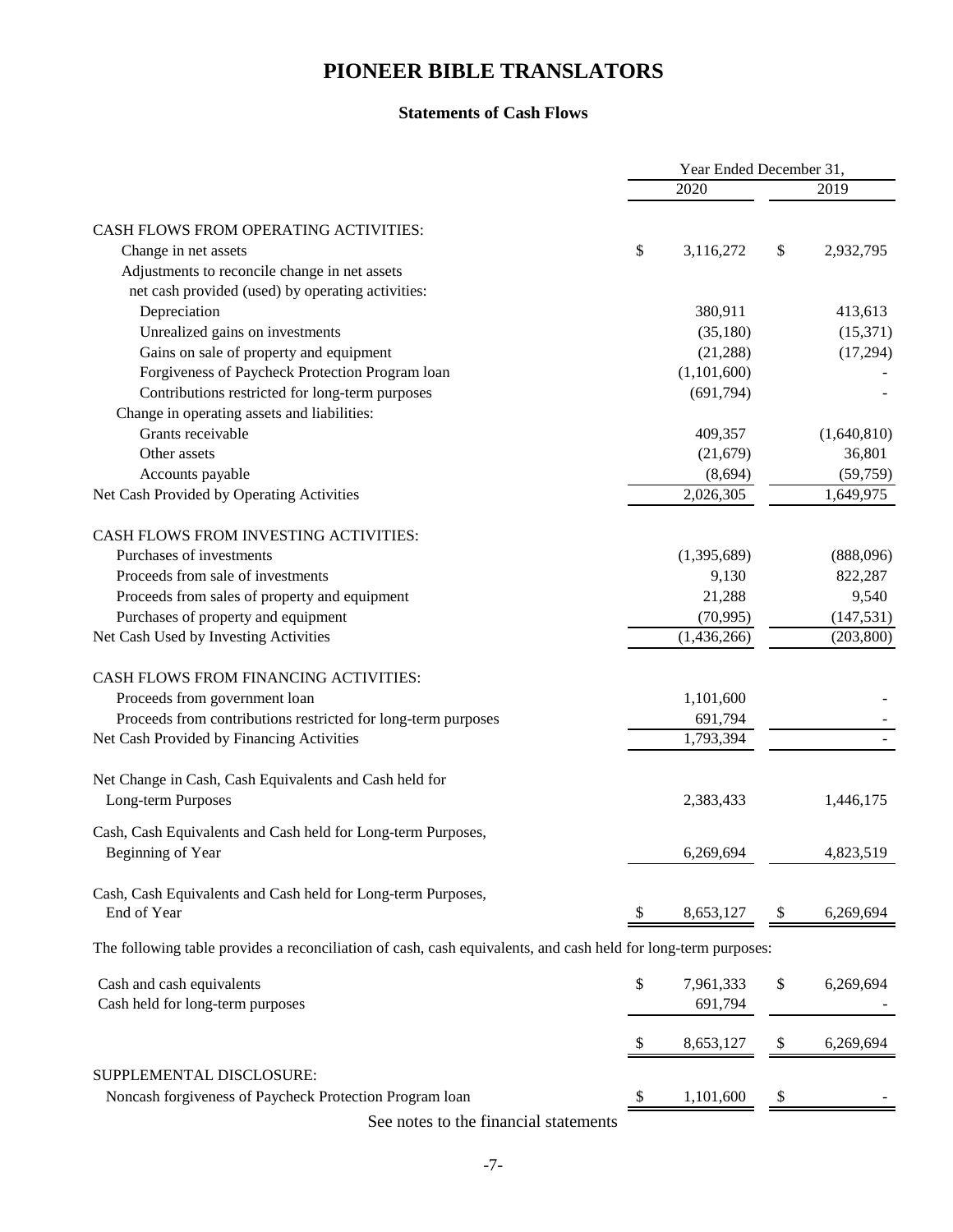### **Notes to Financial Statements**

December 31, 2020 and 2019

### 1. NATURE OF ORGANIZATION:

Pioneer Bible Translators (PBT) is a Texas nonprofit organization classified as a  $501(c)(3)$  religious organization by the United States Internal Revenue Service. As such, it is exempt from U.S. federal and state income tax, and contributions by the public are deductible for income tax purposes.

PBT represents an international outreach organization dedicated to completing the task of world evangelization through Bible translation for every language.

PBT's objective is to recruit, train, and equip men and women to advance the Kingdom of God in specific areas of the world. This is carried out through evangelizing, discipling, church planting (where needed), and existing missions support. PBT assists in the educational, scientific, and religious development of the minority and tribal peoples of the world by developing a written form of their languages. To accomplish this, PBT engages in translating and printing the Scriptures in the various languages and by aiding in literacy and educational, scientific, and religious training.

### 2. SUMMARY OF SIGNIFICANT ACCOUNTING POLICIES:

The financial statements of PBT have been prepared on the accrual basis of accounting. The significant accounting policies followed are described below to enhance the usefulness of the financial statements to the reader.

#### ESTIMATES

The preparation of financial statements in conformity with accounting principles generally accepted in the United States of America requires management to make estimates and assumptions that affect the reported amounts and disclosures at the date of the financial statements and during the reporting period. Actual results could differ from those estimates. Significant estimates in these financial statements include the allocation of expenses on a functional basis, the value of donated goods and services, and estimated useful lives of long-lived assets.

## PRINCIPLES OF REPORTING WORLD WIDE MINISTRY

The financial statements report the worldwide ministries of PBT, including material assets, liabilities, net assets, revenues, and expenses of its fields of service around the world.

## CASH AND CASH EQUIVALENTS

Cash and cash equivalents include cash, checking, savings, and money market accounts. These accounts may, at times, exceed the federally insured limits. At December 31, 2020 and 2019, PBT's cash balances exceeded federally insured limits by approximately \$7,200,000 and \$4,000,000, respectively. PBT has not experienced any losses in such accounts and believes it is not exposed to any significant credit risk on cash and cash equivalents.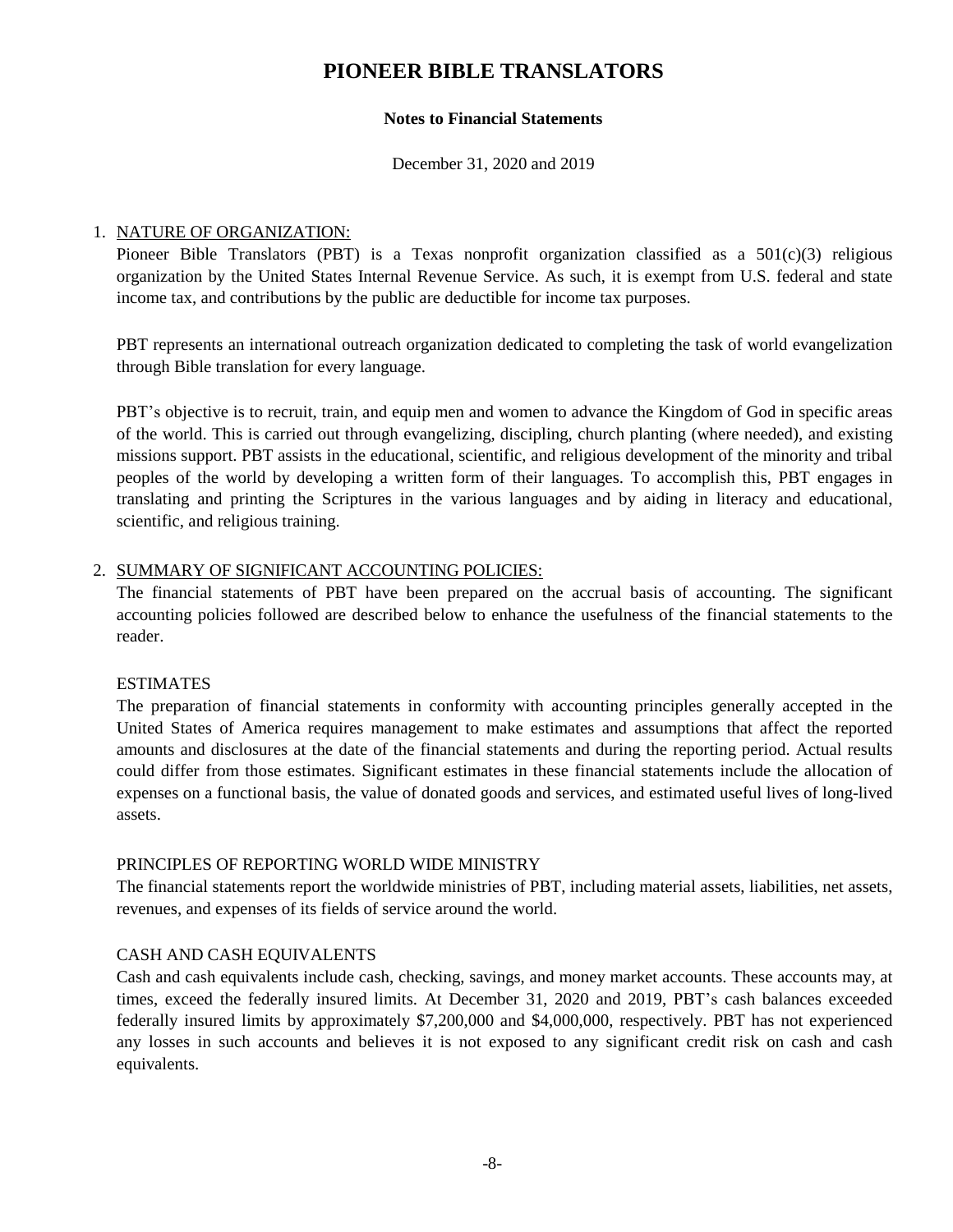### **Notes to Financial Statements**

December 31, 2020 and 2019

### 2. SUMMARY OF SIGNIFICANT ACCOUNTING POLICIES, continued:

### CASH HELD FOR LONG-TERM PURPOSES

Cash held for long-term purposes consists of donor-restricted contributions for capital purposes.

### GRANTS RECEIVABLE

Grants receivable are amounts due from grant agreements to fund program activities. Management believe 100% of these receivables will be collected and has not established an allowance for doubtful accounts. The majority of these grants will be received in the next fiscal year, thus any discount would be immaterial to the financial statements.

### INVESTMENTS

Investments consist of certificates of deposit, treasury bills, bonds, equities and fixed income securities. Certificates of deposit and treasury bills have original maturity dates exceeding 90 days and are recorded at cost plus accrued interest. Interest earned from investments are recorded in the statements of activities in the year it is earned as interest and dividends.

### PROPERTY, EQUIPMENT, AND DEPRECIATION

Assets capitalized as property and equipment are recorded at cost or, if donated, at market value on the date of donation. PBT capitalizes assets with a cost basis of \$5,000 or greater. Depreciation is recorded on the straightline basis over the following estimated useful lives:

| <b>Buildings</b>                   | 18 to 25 years |
|------------------------------------|----------------|
| Furniture, fixtures, and equipment | 5 to 10 years  |
| Vehicles                           | 3 to 5 years   |

#### NET ASSETS

The financial statements report amounts by class of net assets:

*Net assets without donor restrictions* are currently available for operations under the direction of the board or resources invested in property and equipment.

*Net assets with donor restrictions* are contributed with donor stipulations for specific operating purposes or programs, with time restrictions, or not currently available for use until commitments regarding their use have been fulfilled.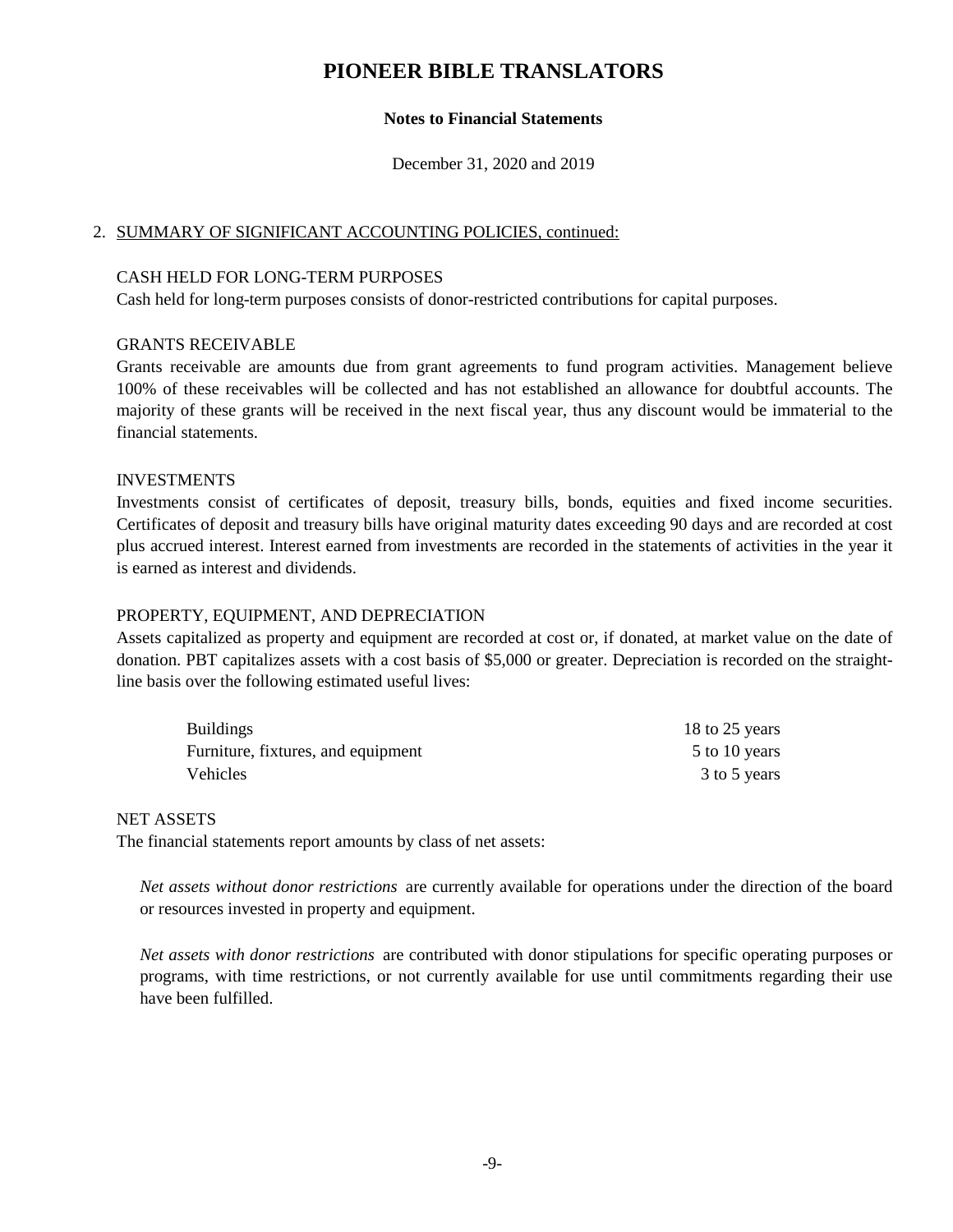## **Notes to Financial Statements**

December 31, 2020 and 2019

## 2. SUMMARY OF SIGNIFICANT ACCOUNTING POLICIES, continued:

### SUPPORT, REVENUE, RECLASSIFICATIONS, AND EXPENSES

Revenue is recognized when earned and support when contributions are made, which may be when cash is received, unconditional promises are made, or ownership of donated assets is transferred to PBT.

PBT reports gifts of cash and other assets as restricted support if they are received with donor stipulations that limit the use of the donated amounts. When a stipulated time restriction ends or purpose restriction is satisfied, net assets with donor restrictions are reclassified to net assets without donor restrictions and reported in the statements of activities as satisfaction of purpose restrictions.

Contributions are charged an administrative assessment in order to offset the general fund's administrative costs. Each year, amounts are transferred from missionary and project funds to the general fund, ranging from 3% to 10%, and reported as reclassifications in the statements of activities.

Motivation for giving results as God moves on the hearts of individuals. It views faith promises as an expression of a desire to give based on God's future provision. Faith promises received are not recognized as contributions in the financial statements as all conditions rest with the donor, and the donor reserves the right to modify the promise.

Gifts of property and equipment are classified as net assets without donor restrictions unless explicit donor stipulations specify how the donated assets must be used. Absent explicit donor stipulations about how long those long-lived assets must be maintained, expirations of donor restrictions are recognized when the donated or acquired long-lived assets are placed in service.

Donated services are recognized for those services that improve or enhance property and equipment (as contributions and increases to the basis of property and equipment) or for those that require specialized skills (as contributions and expenses). Amounts are valued at equivalent local labor rates in the area of the country where the services were provided.

Expenses are recorded when costs are incurred.

#### CURRENCY CONVERSION

Each field receives cash in U.S. Dollars that is converted into local currency. The exchange rate provided by the local bank is used for all expenses incurred with those funds. As a result, PBT has currency gains and losses reported in the statements of activities. Fixed assets purchased with local currency are revalued annually in accordance with PBT's depreciation policies. Total currency conversion gains (losses) of (\$7,427) and \$15,274, were included in expenses for the years ended December 31, 2020 and 2019, respectively. Due to immateriality, these are reported as part of expenses for both years.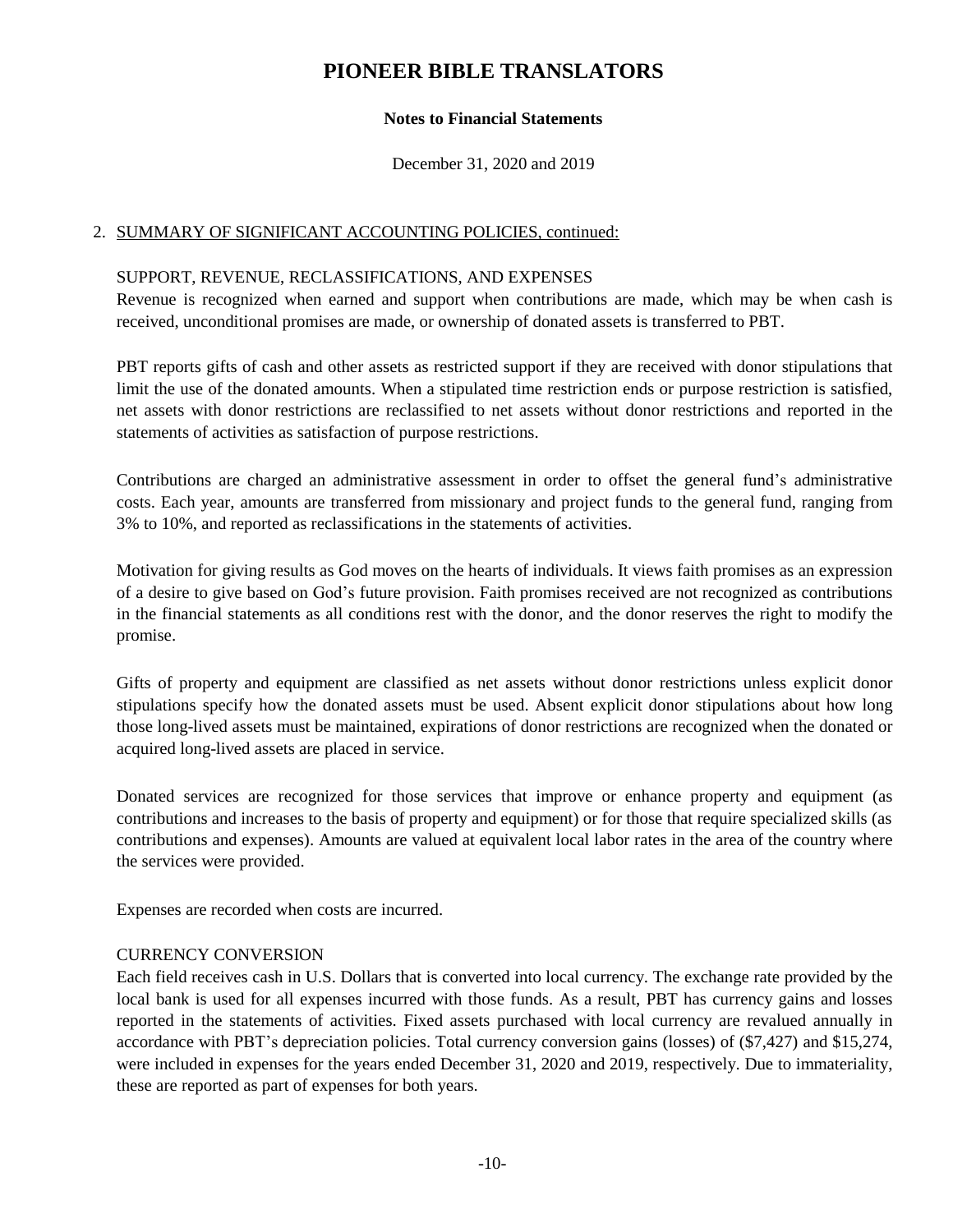### **Notes to Financial Statements**

December 31, 2020 and 2019

### 2. SUMMARY OF SIGNIFICANT ACCOUNTING POLICIES, continued:

### ALLOCATION OF EXPENSES

The costs of providing the various program services and supporting activities have been summarized on a functional basis in the statements of activities. Accordingly, salaries and wages have been allocated on the basis of time and effort; depreciation and facility expenses have been allocated on the basis of square footage used. All other expenses were allocated based upon the functional nature of the underlying expenses.

#### JOINT ACTIVITIES

Joint activities were conducted that included requests for contributions as well as program services and/or management and general functions. Those activities included promotional mailings, missionary furloughs, and other informational activities. Of the total joint costs, costs attributable to missionaries on furlough, in training, and new recruits were \$1,323,904 and \$720,527 for the years ended December 31, 2020 and 2019, respectively. Total joint costs consist of the following:

|                                                            | Year Ended December 31,              |                                   |  |  |
|------------------------------------------------------------|--------------------------------------|-----------------------------------|--|--|
|                                                            | 2020                                 | 2019                              |  |  |
| Program services<br>Management and general<br>Fund-raising | 1,043,051<br>S<br>109,586<br>171,267 | 521,524<br>Ж<br>51,493<br>147,510 |  |  |
|                                                            | 1,323,904                            | 720,527                           |  |  |

#### ADVERTISING EXPENSES

Advertising expenses are expensed as incurred. Advertising expenses were approximately \$71,400 and \$57,600 for the years ended December 31, 2020 and 2019, respectively.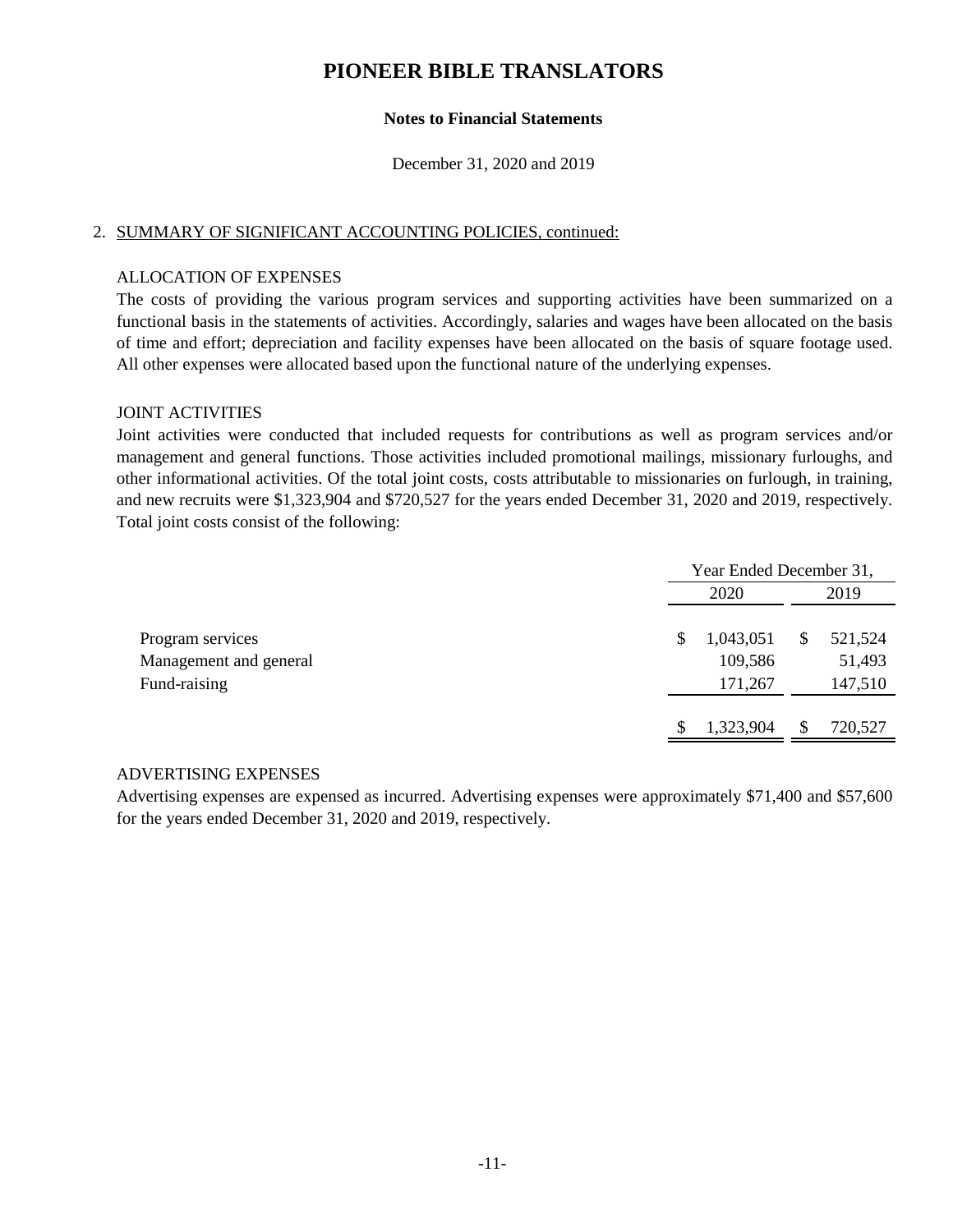### **Notes to Financial Statements**

December 31, 2020 and 2019

### 2. SUMMARY OF SIGNIFICANT ACCOUNTING POLICIES, continued:

### FOREIGN OPERATIONS

In connection with its international ministry, PBT maintains offices, Bible translation sites, and other supporting facilities in various countries outside the United States. As of December 31, 2020 and 2019, respectively, current assets in other countries, including cash, receivables, and prepaid expenses, totaled \$900,587 and \$703,612; property and equipment, net of accumulated depreciation, amounted to \$1,027,942 and \$1,099,958; and liabilities in other countries were \$532,065 and \$351,690. Total overseas support and revenue received from foreign sources amounted to \$99,546 and \$127,383 for the years ended December 31, 2020 and 2019, respectively. Foreign field operations include East Asia and the Pacific, Sub Saharan Africa, Russia, and neighboring states, South Asia, and Europe.

Management has reviewed the assets in other countries and, in its opinion, has determined they are under the control of PBT. For this reason such items are recognized as assets of PBT. However, it should be noted that the political situation in many countries is subject to rapid change. Therefore, the reader should be aware that while management believes the assets are properly stated at the date of this report, subsequent changes could occur that would adversely affect the value of the assets in other countries. In addition, it should be understood that the assets in other countries may not be representative of the amount that would be realized should the assets be sold. Many of the assets were designed to carry out the specific programs of PBT, and might have limited resale potential.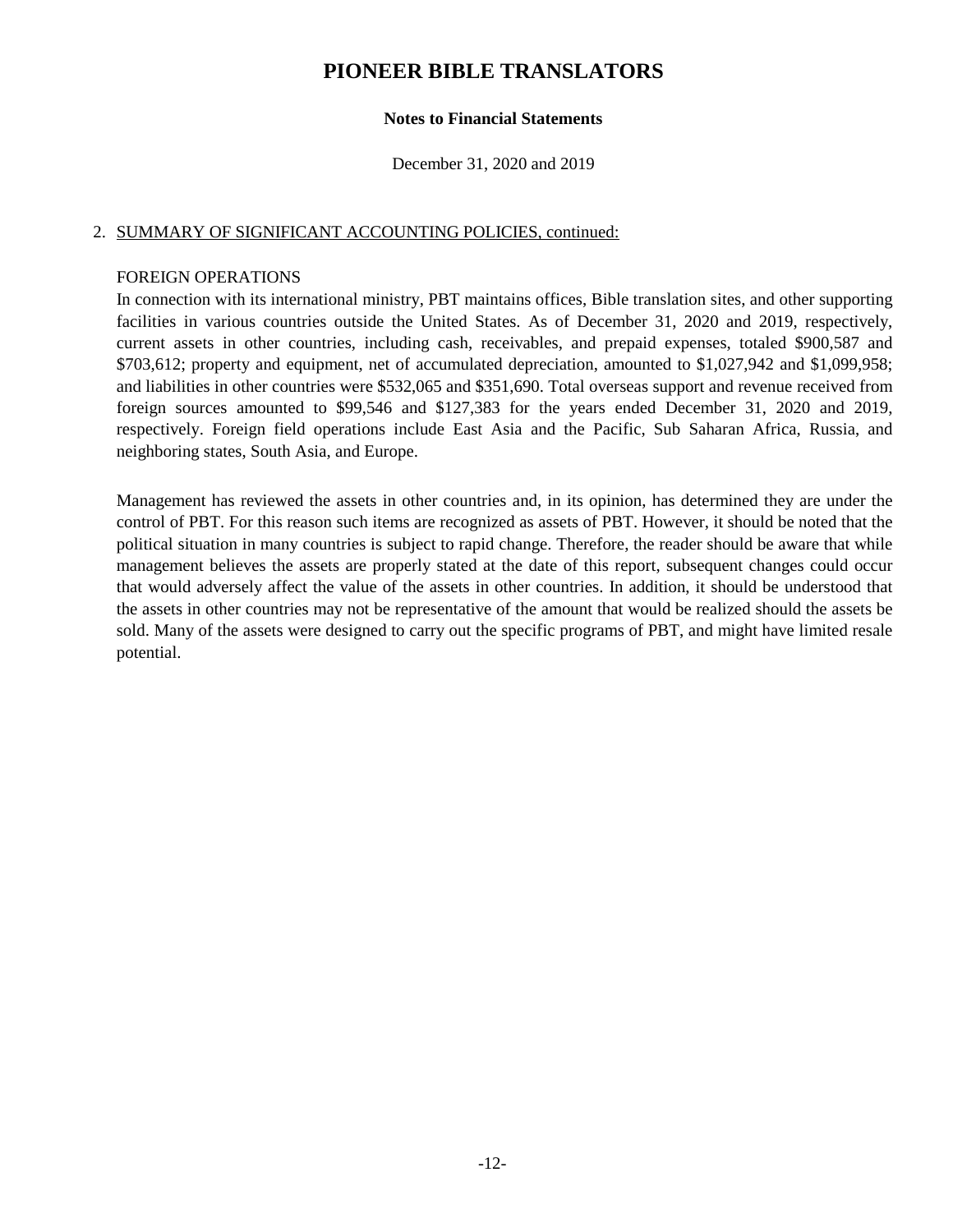### **Notes to Financial Statements**

December 31, 2020 and 2019

### 3. LIQUIDITY AND FUNDS AVAILABLE:

The following reflects PBT's financial assets as of the statement of financial position sheet date, reduced by amounts not available for general use because of contractual or donor-imposed restrictions within one year of the statement of financial position date.

|                                                                   | Year Ended December 31, |              |  |
|-------------------------------------------------------------------|-------------------------|--------------|--|
|                                                                   | 2020                    | 2019         |  |
|                                                                   |                         |              |  |
| Financial assets:                                                 |                         |              |  |
| Cash and cash equivalents                                         | \$<br>7,961,333         | \$6,269,694  |  |
| Cash held for others                                              | 164,460                 | 191,851      |  |
| Investments                                                       | 4,258,993               | 2,837,254    |  |
| Grants receivable                                                 | 1,231,453               | 1,640,810    |  |
| Cash held for long-term purposes                                  | 691,794                 |              |  |
| Financial assets, at year-end                                     | 13,616,239              | 10,939,609   |  |
| Less those not available for general expenditure within one year: |                         |              |  |
| Restrictions by donor with time or purpose restrictions           | (4,873,693)             | (2,454,333)  |  |
| Restricted by donor for capital projects                          | (691,794)               |              |  |
| Grants receivable, not expected to be collected within one year   | (273, 619)              | (483, 238)   |  |
| Funds held for others                                             | (164, 460)              | (191, 851)   |  |
|                                                                   | (6,003,566)             | (3,129,422)  |  |
| Financial assets available to meet cash needs for                 |                         |              |  |
| general expenditures within one year                              | 7,612,673               | \$ 7,810,187 |  |

As part of PBT's liquidity management, it has a policy to structure its financial assets to be available as its general expenditures, liabilities, and other obligations come due. As of December 31, 2020 and 2019, PBT has \$9,748,469 and \$7,524,434, respectively, in funds with donor restrictions for missionary, project and branch support. A total of \$4,874,776 and \$5,070,101, respectively, of these funds are considered available to meet needs for general expenditures within one year.

#### 4. GRANTS RECEIVABLE:

Grants receivable consist of:

|                           |              | December 31,           |
|---------------------------|--------------|------------------------|
|                           | 2020         | 2019                   |
| Due in less than one year | 957,834<br>S | \$1,157,572            |
| Due in one to five years  | 273,619      | 483,238                |
|                           |              | 1,231,453 \$ 1,640,810 |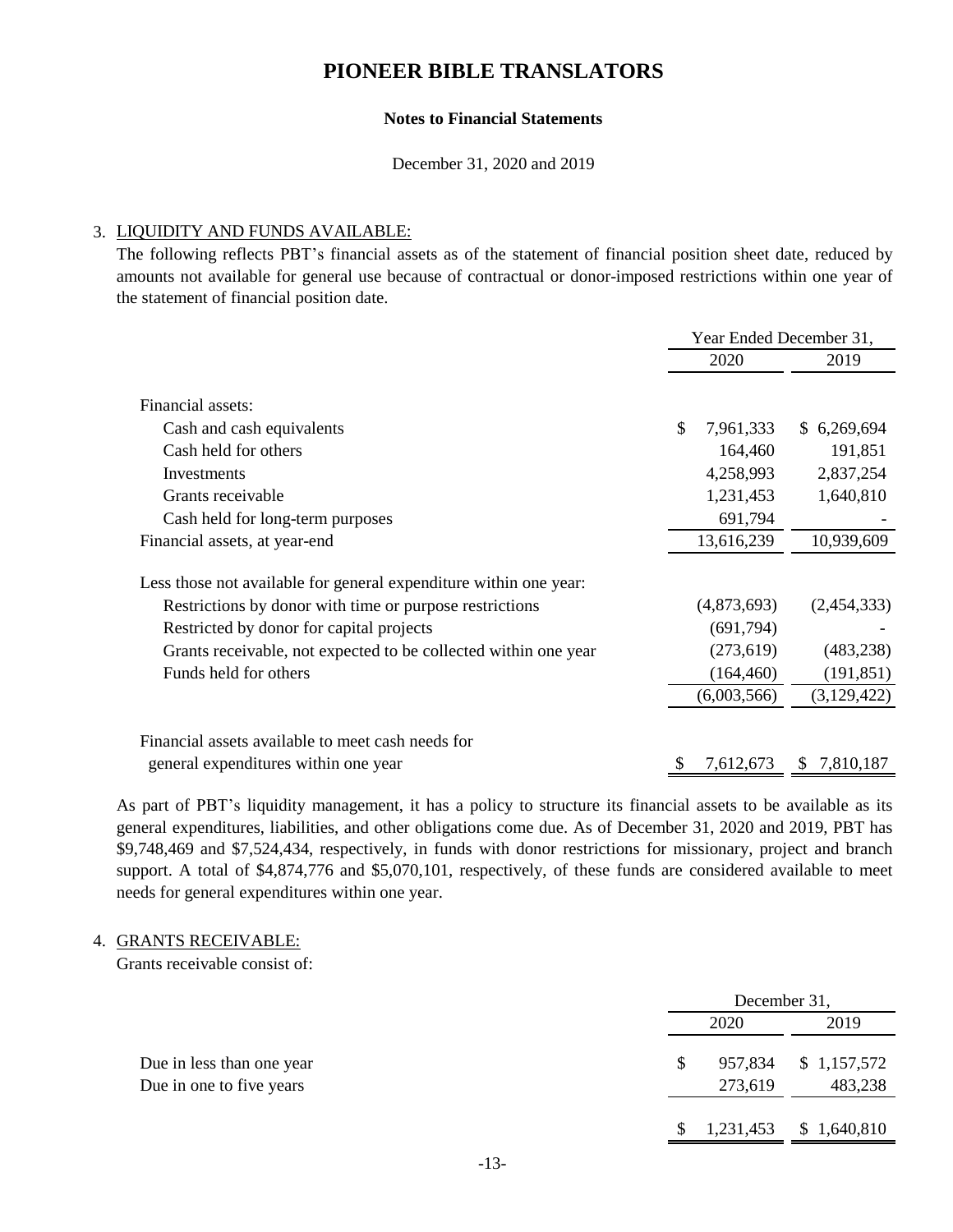## **Notes to Financial Statements**

December 31, 2020 and 2019

## 5. PROPERTY AND EQUIPMENT–NET:

Property and equipment–net consist of:

|                                    | December 31, 2020 |                   |               |  |
|------------------------------------|-------------------|-------------------|---------------|--|
|                                    | <b>USA</b>        | Foreign           | Total         |  |
|                                    |                   |                   |               |  |
| Land                               | \$<br>237,371     | \$                | \$<br>237,371 |  |
| Buildings and improvements         | 4,689,378         | 2,083,918         | 6,773,296     |  |
| Furniture, fixtures, and equipment | 116,891           | 158,020           | 274,911       |  |
| Vehicles                           |                   | 1,016,976         | 1,016,976     |  |
|                                    | 5,043,640         | 3,258,914         | 8,302,554     |  |
| Less accumulated depreciation      | (1,309,251)       | (2,024,946)       | (3,334,197)   |  |
|                                    | 3,734,389         | 1,233,968         | 4,968,357     |  |
| Construction in progress           | 25,833            |                   | 25,833        |  |
|                                    | 3,760,222<br>S.   | \$<br>1,233,968   | \$4,994,190   |  |
|                                    |                   | December 31, 2019 |               |  |
|                                    | <b>USA</b>        | Foreign           | Total         |  |
| Land                               | \$<br>237,371     | \$                | 237,371       |  |

| Laliu                              | ◡<br><i>231.311</i> | ◡           | <i>L</i> JI.JII |
|------------------------------------|---------------------|-------------|-----------------|
| Buildings and improvements         | 4,689,378           | 2,082,790   | 6,772,168       |
| Furniture, fixtures, and equipment | 132,691             | 149,672     | 282,363         |
| Vehicles                           |                     | 939,765     | 939,765         |
|                                    | 5,059,440           | 3,172,227   | 8,231,667       |
| Less accumulated depreciation      | (1,087,150)         | (1,899,805) | (2,986,955)     |
|                                    | 3,972,290           | 1,272,422   | 5,244,712       |
| Construction in progress           | 25,833              | 33,561      | 59,394          |
|                                    |                     |             |                 |
|                                    | 3,998,123<br>S.     | 1,305,983   | \$5,304,106     |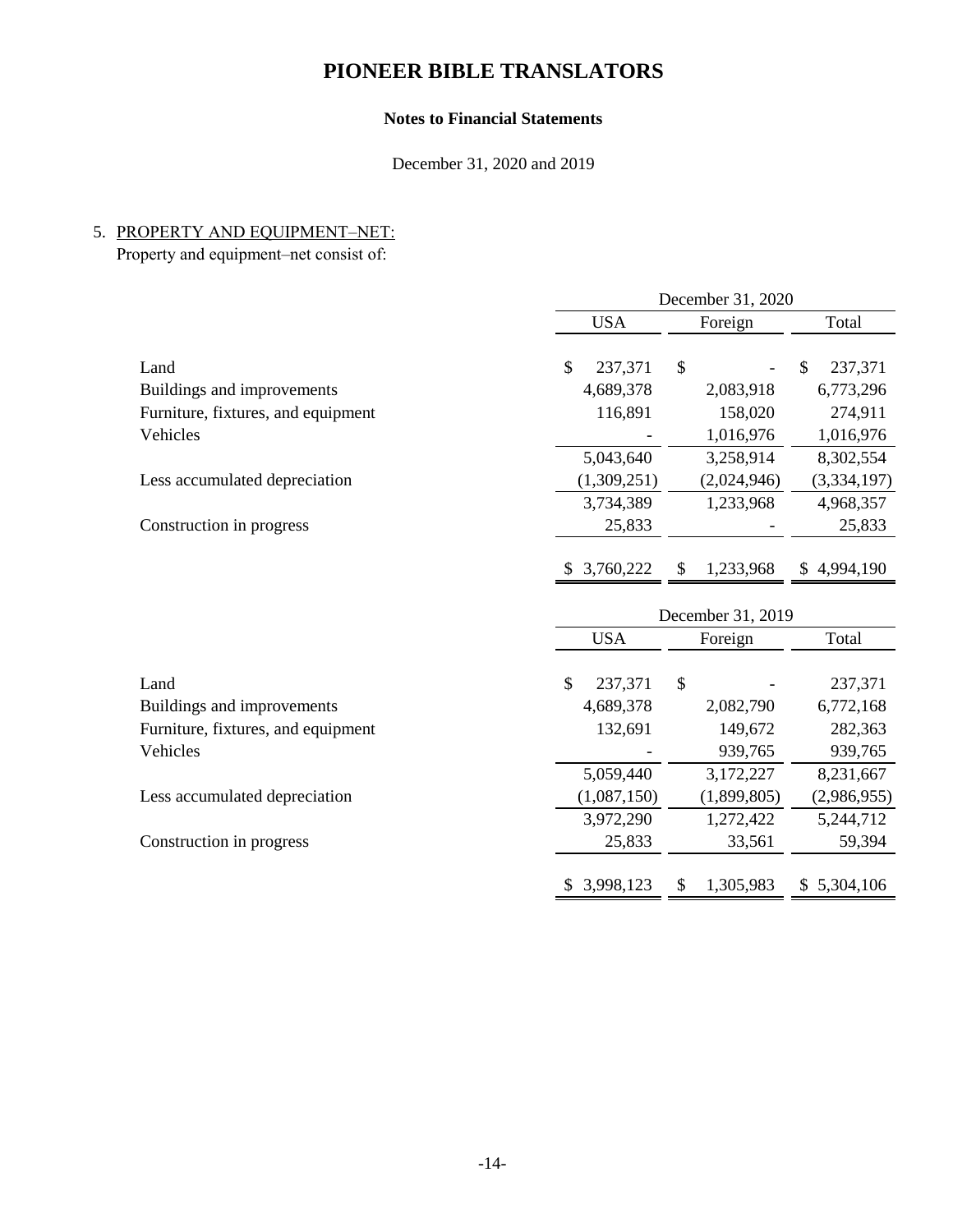### **Notes to Financial Statements**

December 31, 2020 and 2019

### 6. NET ASSETS WITH DONOR RESTRICTIONS:

Net assets with donor restrictions consist of:

|                                             | December 31, |            |             |  |
|---------------------------------------------|--------------|------------|-------------|--|
|                                             |              | 2020       | 2019        |  |
|                                             |              |            |             |  |
| Missionary support balances                 | S            | 4,949,700  | \$4,013,459 |  |
| Projects                                    |              | 4,207,851  | 2,998,017   |  |
| Branch funds                                |              | 590,918    | 512,958     |  |
| Building funds                              |              | 691,794    |             |  |
| Grants receivable (restricted for projects) |              | 1,231,453  | 1,640,810   |  |
|                                             |              |            |             |  |
|                                             | S.           | 11,671,716 | \$9,165,244 |  |

## 7. FAIR VALUE DISCLOSURES:

PBT uses appropriate valuation techniques to determine fair value based on inputs available. When available, PBT measures fair value using Level 1 inputs because they generally provide the most reliable evidence of fair value. Level 1 inputs indicate there is a quoted market price available for identical assets. Level 2 inputs indicate there are observable inputs other than quoted market prices. Level 3 inputs are unobservable inputs and have the lowest priority and are only used when Level 1 or Level 2 inputs are not available and indicate there are not readily available market prices. Fair value of assets at December 31, 2020, measured on a recurring basis are as follows:

|                                                            |                                      | Fair Value Measurements Using        |               |               |  |  |
|------------------------------------------------------------|--------------------------------------|--------------------------------------|---------------|---------------|--|--|
|                                                            | Total                                | Level 1                              | Level 2       | Level 3       |  |  |
| <b>Mutual funds</b><br>Equities<br>Fixed income            | 3,118,804<br>\$<br>139,608<br>98,930 | 3,118,804<br>\$<br>139,608<br>98,930 | \$            | \$            |  |  |
|                                                            | 3,357,342                            | \$3,357,342                          | $\mathcal{S}$ | <sup>\$</sup> |  |  |
| Investments measured at cost:<br>Cash and cash equivalents | 901,651                              |                                      |               |               |  |  |
|                                                            | 4,258,993                            |                                      |               |               |  |  |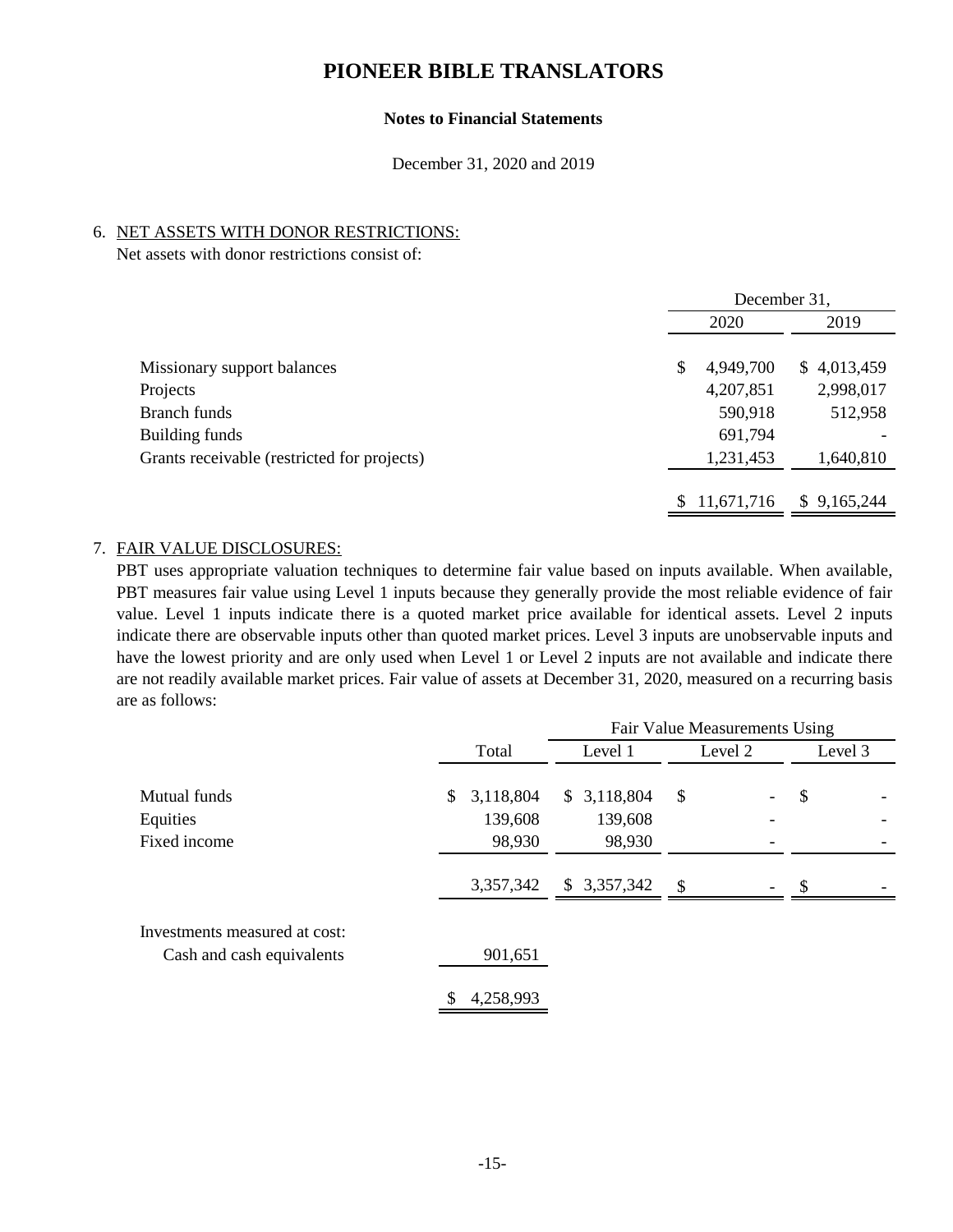### **Notes to Financial Statements**

December 31, 2020 and 2019

### 7. FAIR VALUE DISCLOSURES, continued:

Fair value of assets at December 31, 2019, measured on a recurring basis are as follows:

|                                                            |       |           | Fair Value Measurements Using |        |               |                          |                           |  |
|------------------------------------------------------------|-------|-----------|-------------------------------|--------|---------------|--------------------------|---------------------------|--|
|                                                            | Total |           | Level 1                       |        | Level 2       |                          | Level 3                   |  |
|                                                            |       |           |                               |        |               |                          |                           |  |
| Equities                                                   | \$    | 65,934    | \$                            | 65,934 | \$            | $\overline{\phantom{a}}$ | $\boldsymbol{\mathsf{S}}$ |  |
| <b>Bonds</b>                                               |       | 801,050   |                               |        |               | 801,050                  |                           |  |
|                                                            |       | 866,984   | $\mathcal{S}$                 | 65,934 | $\frac{1}{2}$ | 801,050                  | $\mathcal{S}$             |  |
| Investments measured at cost:<br>Cash and cash equivalents |       | 1,970,270 |                               |        |               |                          |                           |  |
|                                                            |       | 2,837,254 |                               |        |               |                          |                           |  |

Following is a description of the valuation methodologies used for instruments measured at fair value on a recurring basis and recognized in the accompanying statements of financial position, as well as the general classification of such instruments pursuant to the valuation hierarchy.

#### *Level 1 Fair Value Measurements*

The fair value of equities, mutual funds and exchange traded funds are based on quoted market prices and other relevant information generated by market transactions.

*Changes in valuation techniques:* None.

## 8. 403(B) RETIREMENT PLAN:

PBT offers a 403(b) retirement plan for missionaries. This plan is funded solely through salary reductions. Deferrals are not matched by PBT.

## 9. RISKS AND UNCERTAINTIES:

In March 2020, the World Health Organization declared the outbreak of the COVID-19 as a pandemic which continues to spread throughout the United States. COVID-19 has caused a severe negative impact on the world economy and has contributed to significant declines and volatility in financial markets. The duration and impact of the COVID-19 pandemic, as well as the effectiveness of government and central bank responses, remains unclear at this time. It is not possible to reliably estimate the duration and severity of these consequences, as well as their impact on the financial position and results of PBT for future periods. Management is carefully monitoring the situation and evaluating its options as circumstances evolve.